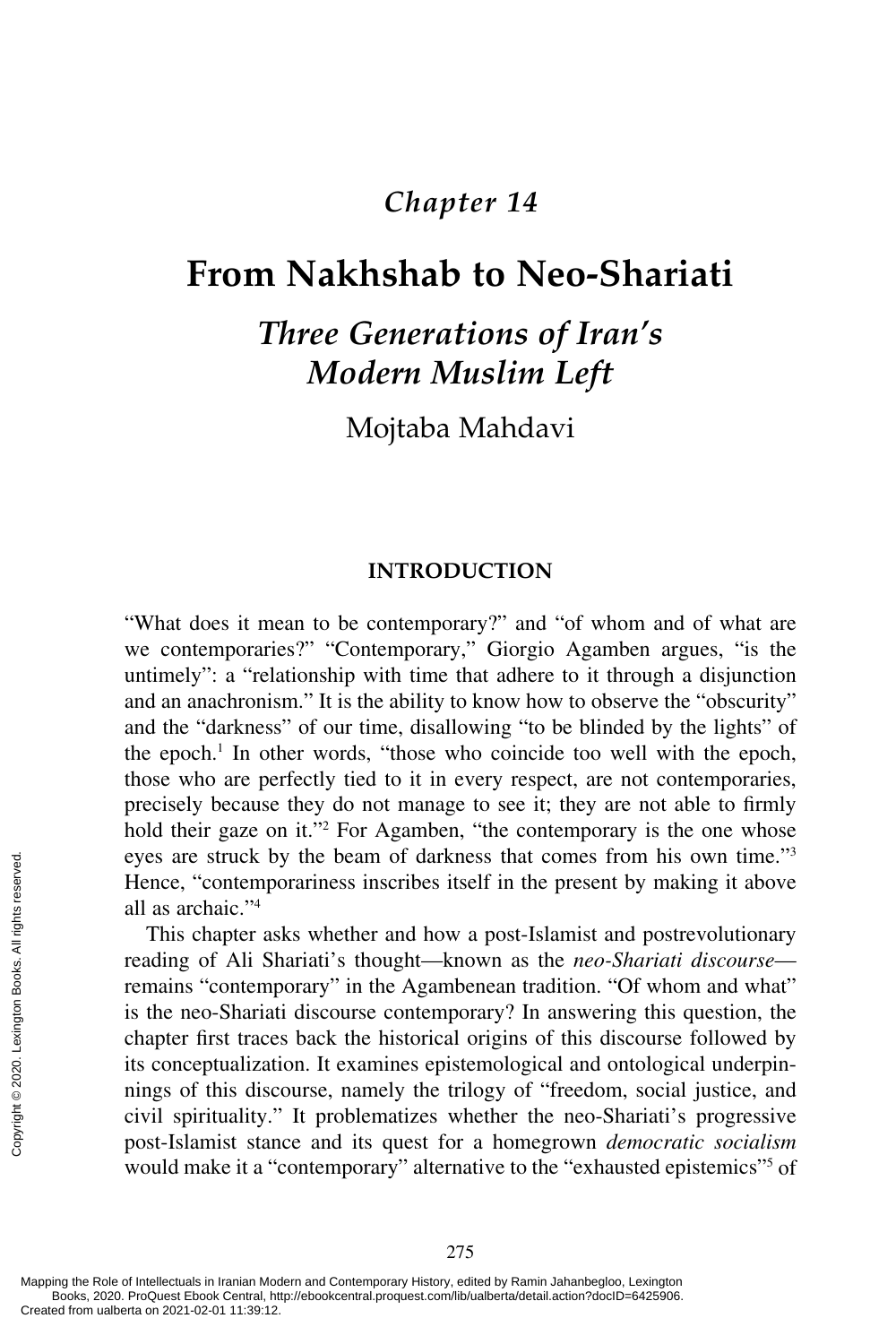nativist Islamism, hyperethnic nationalism, neoliberal capitalism, right-wing populism, and autocratic socialism.

# **THE NEO-SHARIATI DISCOURSE: GENEALOGY AND HISTORICAL ORIGINS**

At the risk of generalization but with a merit of some clarity, one could trace back the genealogy of the Muslim left in modern Iran to Jamal al din al-Afghi/ Asad Abadi, egalitarian Muslims in the *Ejtema'iyoon-A'amiyoon* (Social Democrats) during the 1906 Constitutional Revolution, Mirza Kouchek Jangali, and Sheikh Mohammad Khiabani, among others. However, it was Mohammad Nakhshab (1923–1970) whose novel and noble idea of *Socialist Theism* marked the first historical episode of the Muslim left in modern Iran. Nakhshab's *Socialist Theists Movement* was a truing point.

#### **Mohammad Nakhshab (1923–1970): A Socialist Theist**

Socialism made a profound impact on young Muslim activists in the 1940s. It was in this context that Mohammad Nakhshab, Jalal ed-Din Ashtiyani, and Hossein Razi founded the *Socialist Theists Movement* (*Nehzat-e Khodaparastan-e Sosiyalist*) in 1944.6 The Socialist Theists synthesized "Islamic spirituality and socialist ideas and thus developed what they called a 'middle school of thought' between idealism and materialism; they characterized this as 'positive socialism.'"7 According to Mohammad Nakhshab, the leading ideologue of the Socialist Theists Movement, freedom and social justice are the core values of both Islam and socialism. Islamic discourse, he argued, is a mediated worldview (*maktab-e va'seteh*); it stands between idealism and materialism, and between communism and capitalism. More specifically, there is more affinity between Islam and socialism than between materialism/Marxism and socialism. There is an inherent contradiction, he argued, between socialism as a humanist/ethical ideal and materialist philosophy of Marxism. Socialism, it was argued, is a sacred struggle of selfless individuals whose ethical responsibility and political ideals are not correlated with their socioeconomic base. For the Socialist Theists, the spiritual element of Islam provides a strong incentive for people to fight for freedom and social justice. Moreover, it is much easier to disseminate socialist ideals in Iran, he argued, through the Islamic concepts.<sup>8</sup> The Socialist Theists boldly and confidently believed that "in terms of advocating justice and progress, Islam does not lag behind Marxism. On the contrary, because of its emphasis on freedom and democracy, it is superior to it." Furthermore, "socialism or the public ownership of means of production," they argued, remains "the shortest The argued, is a mediator<br>
idealism and materialism<br>
specifically, there is<br>
materialism/Marxism<br>
argued, between soc<br>
losophy of Marxism.<br>
individuals whose etl<br>
with their socioecond<br>
of Islam provides a s<br>
justice. More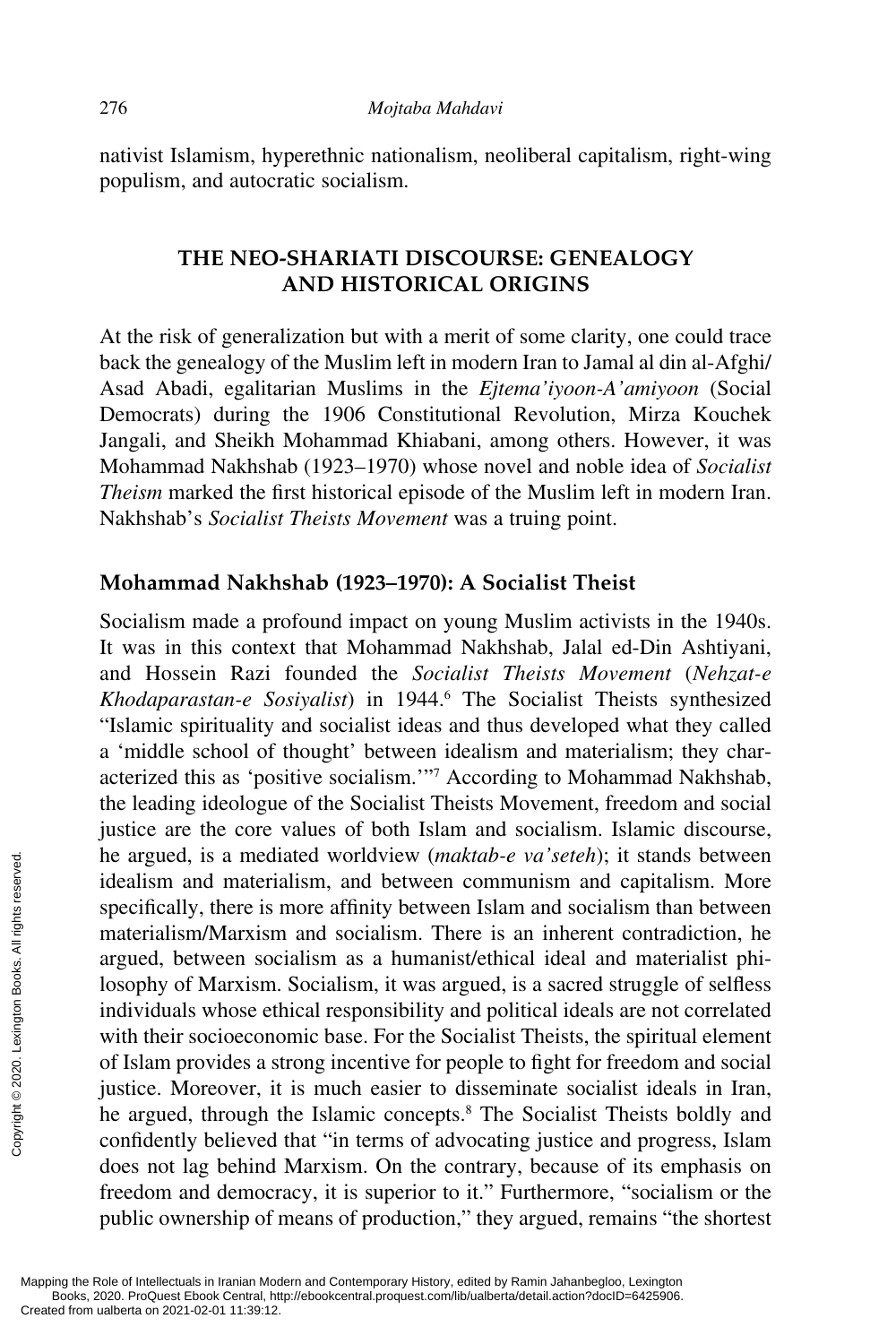way of overcoming injustice, poverty, ignorance, self-alienation, misery, and exploitation."9

The Socialist Theists challenged the hegemony of any privileged class over others and fought simultaneously at least on three fronts: first and foremost, they were anti-clerical in the context of Islamic tradition. There is no clerical *class* in Islam, they argued. "The clergy, instead of emphasizing Islam's progressive social and economic messages, had focused on metaphysics and has imbued Islam with bizarre mysteries, miracles, and in general, superstition."10 Socialism, they argued, was the essence of Islam; they interpreted the Quranic concept of *showra* (consultation) as a form of democratic socialism and reinterpreted the Quran in light of *humanist* (not Soviet) socialism.<sup>11</sup>

It is worth noting that their idea of *the affinity between Islam and socialism* inspired many young Muslims in the 1960s and 1970s. Ali Shariati (1933–1977), ayatollah Mahmoud Taleqani (1911–1979), and others were influenced by such a novel and revolutionary discourse. The impact of the Socialist Theists in Taleqani's book *Islam and Ownership* (1953), is evident.12 The Socialist Theists, known as the *intellectual father of Iran's modern Muslim Left*, contributed immensely to the cause of a social democratic interpretation of Islam.

Second, the Socialist Theists were critical of the "actually existing" Western liberal democracy. Jalal ed-Din Ashtiyani, one of the founding fathers of the movement, offers a very interesting critique of Western liberal democracy:

Western societies, which form a small part of the family of nations, enjoy the state of affluence at the expense of poverty and suffering of many others. Nevertheless, the signs of decline and self-alienation can also be seen in the West. The role of capitalism and *misguided democracy* have turned people into machine-parts and into talking ballot-papers, which can be sold and bought. . . . Political parties are turning into election shops.<sup>13</sup>

As Hunter points out, "the Socialist Theists were essentially against the domination of a particular class over others, but they had no clear idea of how to reconcile the requirements of safeguarding individual freedom and the running of a society."14

Third, the Socialist Theists challenged the state-centered Soviet-style socialism, or "actually existing socialism," and instead offered a *humanist* and *social-based* socialism. They clearly opposed Iran's pro-Soviet Marxist political party, the Tudeh Party, both for its materialist philosophy as well as for its Soviet-style socialism. Equally important, they contested the Tudeh Party's political dependency on the Soviet Union policy. The Tudeh Party's support to the Soviet's demand for oil concession in Iran's northern provinces (the proposed Caspian oil concession) contributed to the split within machine-parts an<br>
Political parties a<br>  $\frac{1}{2}$ <br>  $\frac{1}{2}$ <br>  $\frac{1}{2}$ <br>  $\frac{1}{2}$ <br>  $\frac{1}{2}$ <br>  $\frac{1}{2}$ <br>  $\frac{1}{2}$ <br>  $\frac{1}{2}$ <br>  $\frac{1}{2}$ <br>  $\frac{1}{2}$ <br>  $\frac{1}{2}$ <br>  $\frac{1}{2}$ <br>  $\frac{1}{2}$ <br>  $\frac{1}{2}$ <br>  $\frac{1}{2}$ <br>  $\frac{1}{2}$ <br>  $\frac{1}{$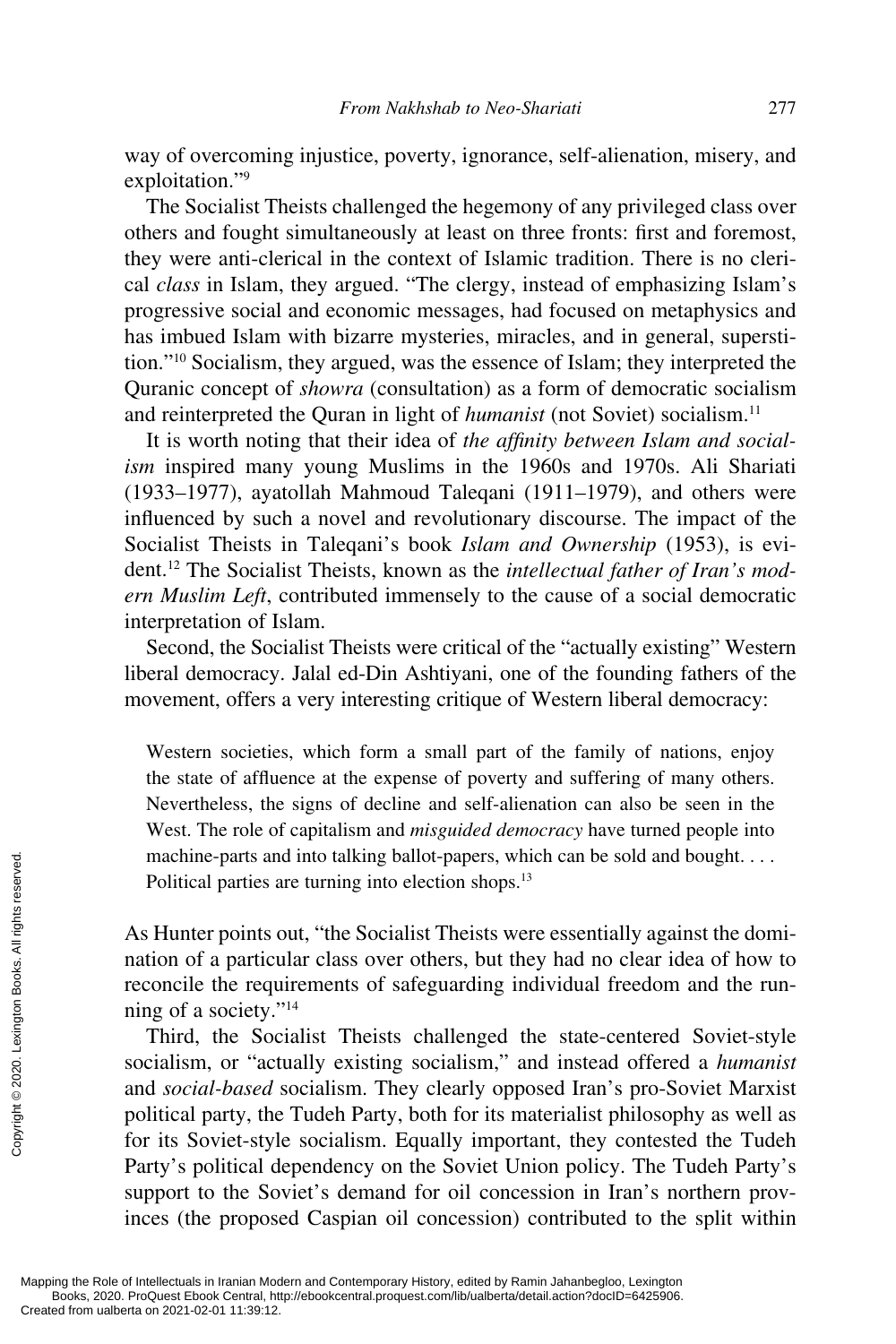the Tudeh Party in 1944. The emergence of the Socialist Theists coincided with the rise of anti-Soviet socialist trends among other social forces in Iran.

The Socialist Theists, in sum, were among a very few modern social forces in Iran who pioneered the idea of a *humanist and indigenous democratic socialism*. They were far ahead of some of their fellow Iranian Marxists who were intimidated by the Soviet and later by Maoist Marxism. Although not quite sophisticated in a philosophical term, their contribution to transcend false dichotomies of religious tradition and modernity, freedom and social justice, democracy and socialism, and the local and the global paradigms was profound. Their simultaneous critique of the clergy, Soviet Marxism, and capitalism did inspire the second generation of the Muslim Left, particularly Ali Shariati.15

## **Ali Shariati: A Gramscian Moment! On the Emancipatory Trinity of Freedom, Equality, and Progressive Civil Spirituality**

Ali Shariati (1933–1977) was the most sophisticated and influential socialist Muslim in modern Iran. Like many other thinkers, Shariati's ideas were in the making and developed over time; he shifted his positions on a number of issues. Hence, one has to make a clear distinction between the *mature* Shariati, especially in his post-prison period (mid-/late 1970s), and the *young* Shariati, especially before and during the Ershad period (1960s and early 1970s). Moreover, it is crucial to make another distinction between Shariati's *core* and *contingent* thought. While Shariati's contingent ideas are less relevant to postrevolutionary Iran, some of his core ideas require new interpretations and may contribute to the current post-Islamist social condition in Iran.16 Last, Shariati's core ideas/thought contain some *unthought*, which needs serious and sophisticated rethinking. For the purpose of this chapter, I suggest that Shariati's core ideas/thought are twofold:

#### *Return to khish (Self) Not to khish (Plough)!*

For Shariati, "social objectivity creates religious subjectivity," not the other way around.<sup>17</sup> This is how the sociopolitical hierarchy creates polytheism. The struggle between monotheism (*towhid*) and polytheism (*shirk*) is a social, not a theological, conflict between two social forces in history. Polytheism is a religion of polytheistic social formation such as class, race, or other forms of domination; it aims to justify the status quo. Monotheism, in its sociohistorical terms, is the struggle for human emancipation; it aims at self- and social awareness and responsibility. For Shariati, institutionalized religion has always undermined the emancipatory aspect of religion. Religion is "human awareness," a "source of existential responsibility," which would lead to Exerce that Shariati's mediator of the strengthrom and so suggest that Shariati's  $Return to khish (Self)$  For Shariati, "social way around.<sup>17</sup> This  $\frac{1}{25}$  The struggle betweer not a theological, con a religion of polythe of domi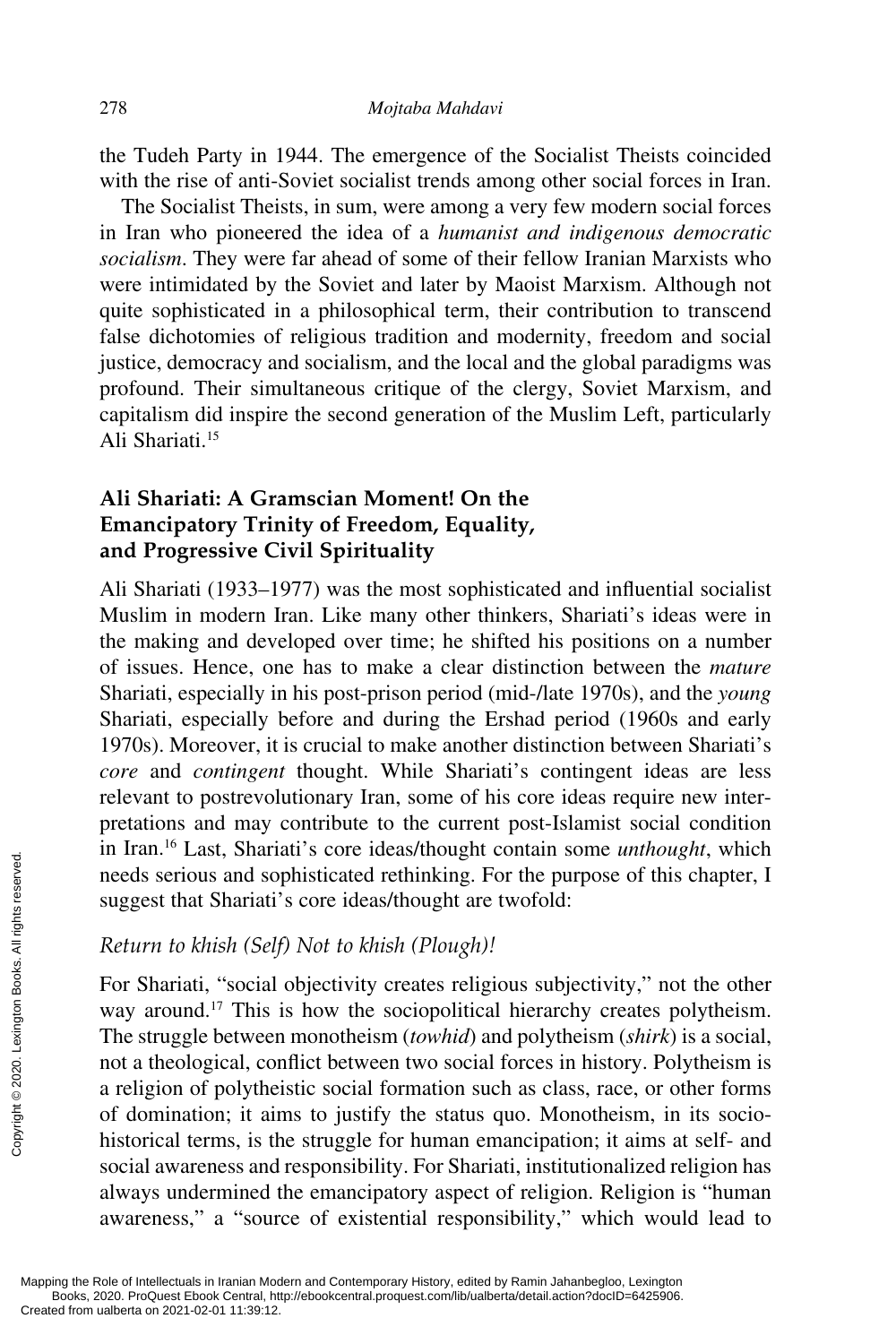social responsibility. In *Religion against Religion*, Shariati argues, "If I speak of religion, it is not the religion which has prevailed in human history, but a religion whose prophets rose for the elimination of social polytheism. I speak of a religion, which is not realized yet. Thus, our reliance on religion is not a return to the past, but a continuation of history."18 One could argue that there is an elective affinity between Shariati's future-oriented approach toward religion and how the European neo-Marxist Ernest Bloch (1885–1977) examines the role of *hope* and *utopia* in society.19

Shariati made a clear distinction between his indigenous and authentic idea of "Return to the Self" (*b'azgasht beh khish*) and a regressive, nativist, and nostalgic return to the past. The first approach, he argued, involves a critical reexamination of our tradition/historical legacy in order to liberate the nations' tradition from all kinds of hegemonic discourses—institutionalized religion of the clerical class as well as the autocratic/colonial modernization. The second approach, however, is best represented by "Return to the Plough" (*b'azgasht beh khish*)! The two homophones *khish* (self) and *khish* (plough) in Persian were used to conceptualize and characterize the discourse of Return to the Self.20

### *A Counterhegemonic Trinity of Emancipation: Freedom, Social Justice, and Civil Spirituality*

Structures of domination, Shariati argues, have constantly hindered self- and social awareness of human beings in history. In his Gramscian approach/ formulation, structures of domination rested upon a triangle of economic power, political oppression, and inner ideological/cultural justification. He provides a critique of the three pillars of "trinity of oppression," z*ar-zurtazvir* (gold-coercion-deception) or *tala*-*tigh-tasbih* (gold-sword-rosary), meaning material injustice (*estesm'ar*), political dictatorship (*estebd'ad*), and religious and other forms of cultural alienation (*estehm'ar*). Shariati offers a three-dimensional ideal type—"a trinity of freedom, social justice, and civil spirituality" *(azadi, barabari,'erfan*)—in opposition to the "trinity of oppression" and in recognition of self- and social awareness.<sup>21</sup>

The problem, argued Shariati, was that freedom without social justice degenerated into a freedom of market, not a freedom of human beings. Social justice without freedom undermined human dignity, and spirituality without freedom and social justice ignored the core/essence of our humanity.<sup>22</sup> These ideals turned into regressive forces, new means of domination, and served the status quo. The solution to this problem, Shariati argued, is to synthesize the three ideals, making a three-dimensional self and society/polity. In other words, the unity and harmony of three ideals of freedom, social justice, and spirituality bring about self- and social awareness, human emancipation, and Example and the three-dimensional<br>
gradient interval religious and other<br>
three-dimensional<br>
spirituality" (azad<br>
significantly" (azad<br>
significantly" (azad<br>
significantly" and in recop<br>
degenerated into a<br>
justice withou

Mapping the Role of Intellectuals in Iranian Modern and Contemporary History, edited by Ramin Jahanbegloo, Lexington Books, 2020. ProQuest Ebook Central, http://ebookcentral.proquest.com/lib/ualberta/detail.action?docID=6425906.<br>Created from ualberta on 2021-02-01 11:39:12.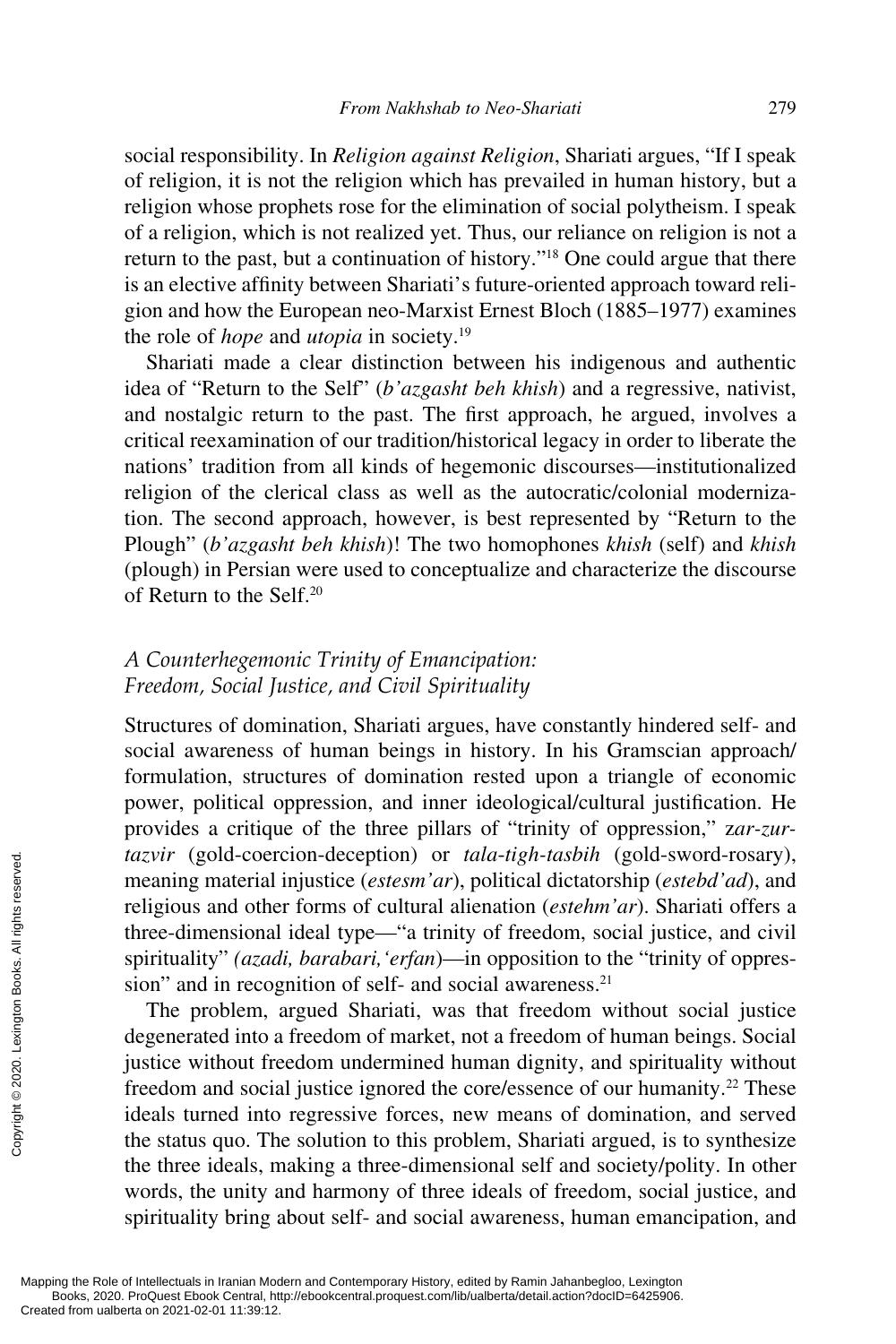harmonizes the relationship between nature, man, and God. The unity of three ideals would free human being from the bond of divine and materialistic determinism. It "frees mankind from the *captivity of heaven and earth alike* and arrives at *true humanism*."23

More specifically, the core of Shariati's discourse is threefold: freedom and democracy without capitalism and neoliberal market fundamentalism, social justice and socialism without authoritarianism and materialism, and civil spirituality and ethics without organized religion and clericalism.

#### *Democracy and Freedom*

For Shariati, the "actually existing" democracies offer only a minimum requirement of an ideal radical democracy. Shariati is more inclined toward *demokr'asi-ye showra`i* (consultative democracy), advocating active and effective participation of citizens in the public sphere. However, Shariati's position on democracy and the role of intellectuals in the state is controversial and needs further inquiry.

For Shariati, the *rushanfekran* as Iran's organic intellectuals are the critical conscience of society and obliged to launch a "renaissance" and "reformation." As such, in his theory of *Ummat va Imamat* (Community and Leadership), the young/early Shariati advocated the idea of "committed/guided democracy," implying that the *rushanfekran* are obliged to take a political leadership to raise public consciousness, and guide public opinion only in a transitional period after the revolution. Such a revolutionary leadership would transform the ignorant masses (*ra's*) into citizens with an informed opinion (*ra'y*), and a procedural formal democracy into a substantive consultative democracy.<sup>24</sup>

The early Shariati was skeptical of procedural democracy in the Third World/postcolonial countries. His skepticism was primarily informed by the experience of the newly independent countries after World War II where the ignorant and conservative masses "would not be attracted by a progressive leadership concerned with the total transformation of society's old modes of thought, concepts and ways. If the people were to vote under such circumstances, Shariati argues that their vote would be for ignorant and conservative leaders like themselves."25 The early Sharlatt<br>
World/postcolonial conserved in the new ignorant and conserved in the properties of the new ignorant and conserved.<br>
Equality concepts and stances, Sharlati argume leaders like themsely<br>
More specifica

More specifically, Shariati's position should be examined in the context of the Non-Aligned Movement summit in Bandung in 1954, where the postcolonial revolutionary leaders advocated "committed/guided democracy" to stop the manipulation of public opinion in the electoral process in new postcolonial states. In the initial transitional phase from the old order to the new "the principle of democracy (was) considered to be in contradiction with the principle of revolutionary change, progress and leadership."26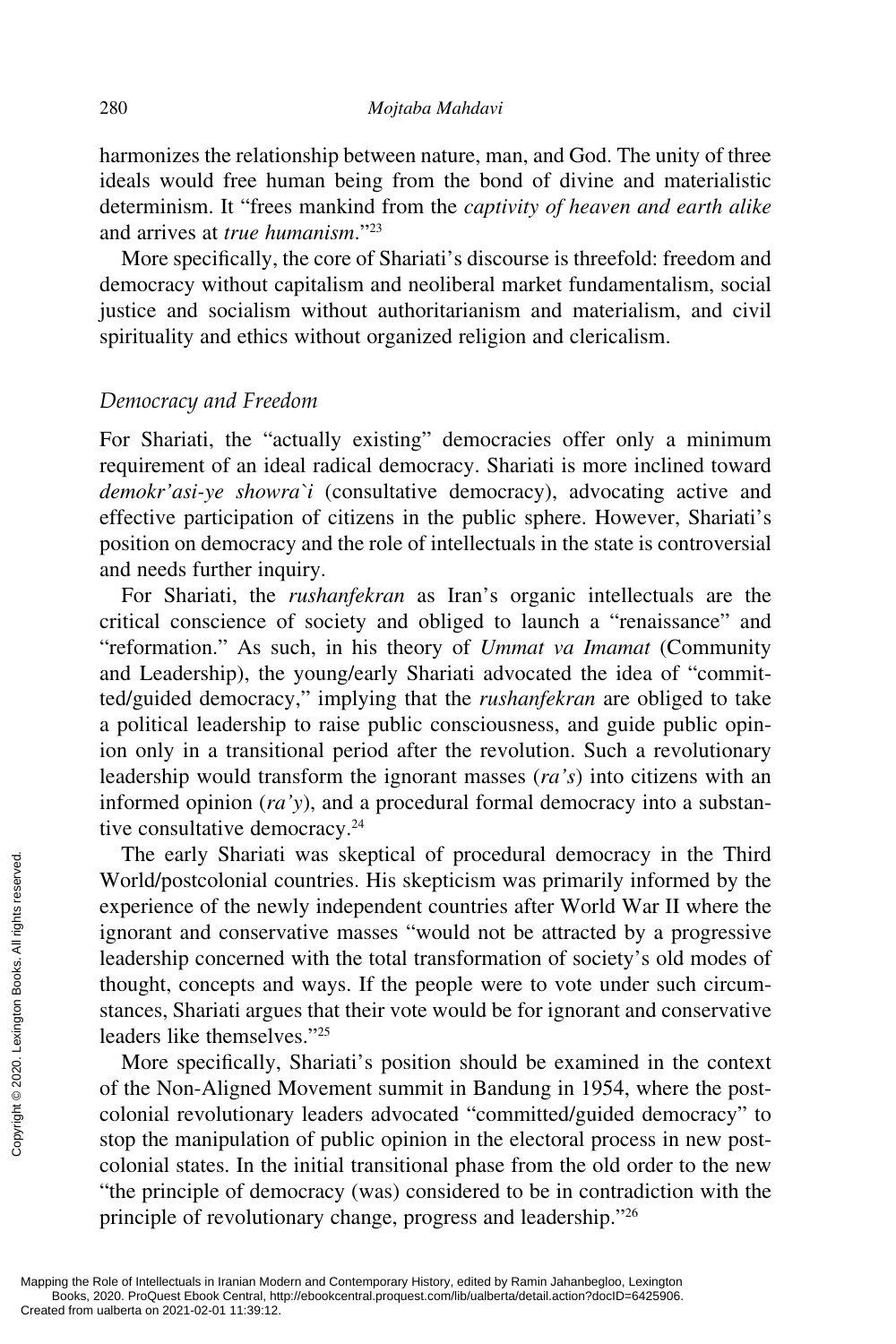Nonetheless, the mature/late Shariati seems to have changed his earlier position and explicitly rejected dictatorship of any form or of any social class. The late Shariati often quoted Rousseau in that "Do not show people the 'path,' and do not assign them [what to do]; just give them 'sight' [vision]! They will find the path properly, and will know their own obligations."<sup>27</sup> For the late Shariati, like Antonio Gramsci, the main mission of intellectual is not to lead but to enlighten the masses. The responsibility of intellectuals, he argued, "is not political leadership; it is to give masses awareness, that's all"! Once a *rushanfekr* (intellectual) awakens and enlighten society, champions and leaders will emerge from the society.28 Hence, the theory of "committed/ guided democracy" does not capture the core of Shariati's political theory.

Did Shariati advocate a religious state? Did his ideas contribute to the theory of *velayat-e faqih*? Shariati articulated a humanist Islamic discourse in that people are the only true representative of God on earth. According to the late Shariati, the principal agents of change in history and society are people, not political or religious elites. He even explicitly argued that in society and social issues, "we can always substitute the people for God."29 In *Religion against Religion,* Shariati accused the clergy of a monopoly of the interpretation of Islam and a clerical despotism (*estebd'ad-e ruhani*), which, he argued, is the worst and the most oppressive form of despotism possible in human history—the "mother of all despotism and dictatorship."<sup>30</sup> The religious state, he argued, is a clerical despotism/oligarchy. It is not accountable to people, because it projects itself as God's representative on earth. In the religious state, nonreligious and the religious other are perceived as God's enemy and devoid of basic rights. Brutal injustice is justified in the name of God's mercy and justice.31 Nonetheless, for Shariati, modern and civil progressive spirituality, not organized religion, may play a constructive role in the public sphere.

#### *Social Justice and Equality*

Shariati's egalitarian leaning and constant critique of social injustice/inequality makes him a socialist thinker. For Shariati, however, socialism is not merely a mode of production; rather, it is a way of life.<sup>32</sup> He is critical of state socialism, *worshipping personality*, *worshiping party*, *and worshipping state*; he advocates *humanist socialism*. He was critical of Soviet and other forms of state-centered socialism and was clearly influenced by the idea of democratic socialism. From Execution Schain and Shariati's egalitaries<br>
ity makes him a<br>
merely a mode of<br>
state socialism, we<br>
state socialism, we<br>
state; he advocate<br>
forms of state-cerved<br>
democratic socialism<br>
There is an el<br>
Marxism, anar

There is an elective affinity between Shariati and the European neo-Marxism, anarchism, and cultural humanist Marxism. Shariati was among a very few pioneer Iranian intellectuals who introduced European cultural/ humanist neo-Marxism to the Iranian society when the dominant discourse of Iranian Marxism—with the exception of very important but marginalized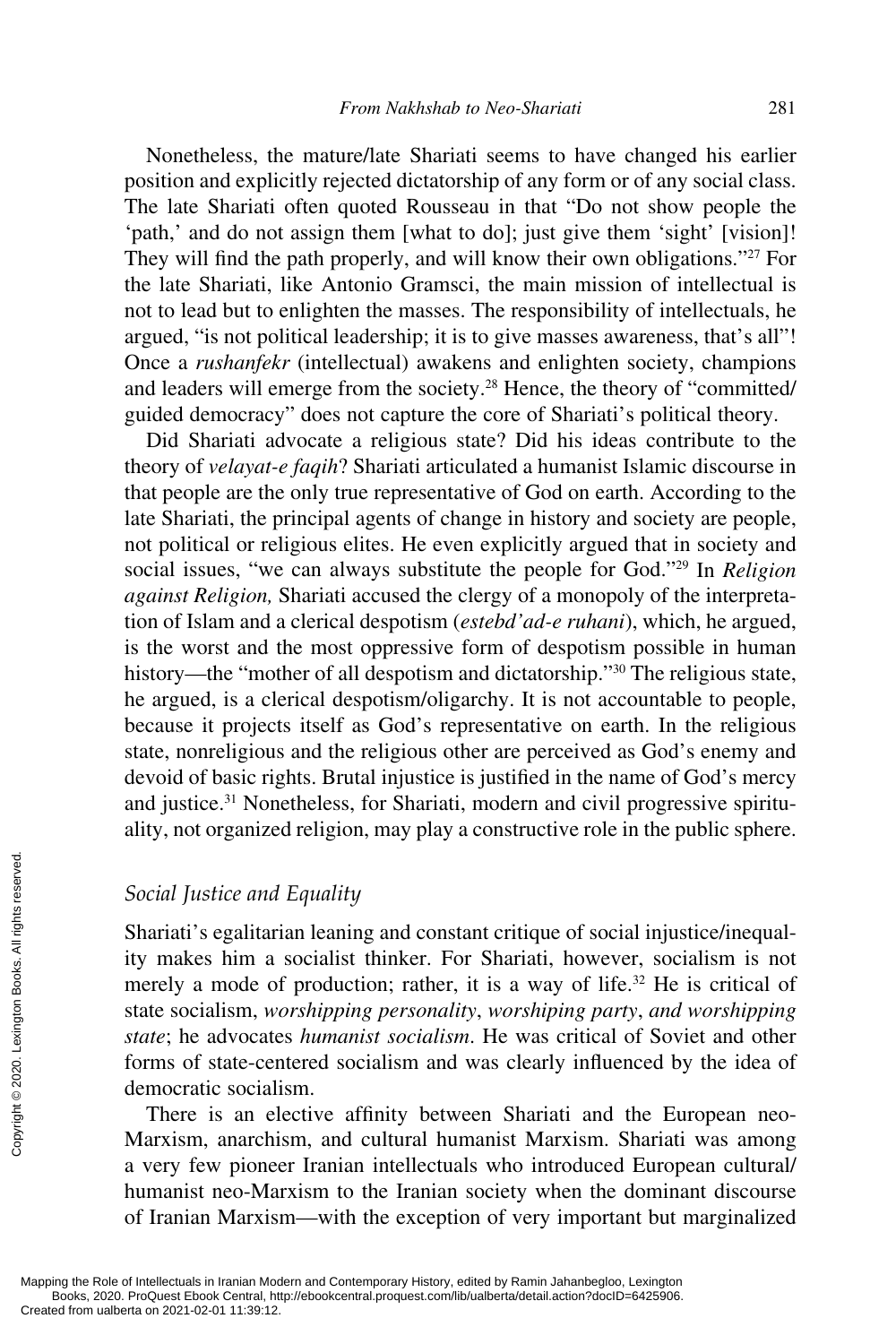figures—was Soviet and/or Chinese Marxism. Shariati was clearly influenced by the Hungarian neo-Marxist philosopher Georg Lucacs (1885–1971), German neo-Marxist philosopher Ernst Bloch (1885–1977), and certainly German-American critical philosopher Herbert Marcuse (1898–1979). It is not clear to what extent Shariati was familiar with the Italian neo-Marxist Antonio Gramsci (1891–1937); what is clear, however, is that he has been influenced by Gramsci's sociocultural approach to transform the society as well as Gramsci's concepts of cultural hegemony and counterhegemony. The affinity between Shariati and Gramsci, argues Behrooz Ghamari-Tabrizi, is profound as Shariati's cultural approach was "a Gramscian moment in contemporary Iranian politics."33 Furthermore, Shariati studied under European Marxologists such as George Gurvitch (1894–195) and Henry Laufer, and taught their work in Iran. Shariati's humanist, cultural, and Gramscian socialism was critical of not only state-sponsored socialism but also economism, determinism, and authoritarianism in orthodox/conventional Marxism. In his own words:

It is clear in what sense we are not Marxists, and in what sense we are socialists. As a universal and scientific principle, Marx makes economics the infrastructure of man; but we [hold] precisely the opposite [view]. That is why we are the enemy of capitalism and hate the bourgeoisie. Our greatest hope in socialism is that in it man, his faith, ideas and ethical values are not super-structural, are not the manufactured and produced goods of economic infrastructure. They are their cause. Modes of production does not produce them. They are made between two hands of "love" and "consciousness." Man chooses, creates and sustains himself.34

Moreover, Shariati's egalitarianism and his passion for social justice were not merely influenced by European neo-Marxism. He was equally influenced by Iran's national and religious traditions/movements such as Mazdak and Shu'ubiyya movements, as well as the Arab Left scholars such as Judah al-Sahhar, the author of *Abu Dharr al Ghifari*.

#### *Civil and Progressive Spirituality*

For Shariati, freedom and social justice must be complemented with modern, civil, and progressive spirituality. Nonetheless, he makes it crystal clear that freedom and social justice remain the top priorities for ordinary people, and spirituality is futile without freedom and social justice. Shariati uses the symbolic story of the Adam and the Forbidden Fruit in the Garden of Eden to highlight the significance of civil rights and social justice, and to demonstrate how mysticism/spirituality may turn into a false conciseness and religious deception: "In the Garden of Eden, Adam was blessed with every gift from From University influence<br>
Entriesting the Sahhar, the author of<br>
Sahhar, the author of<br>
Civil and Progressive<br>
For Shariati, freedom<br>
entriesting From Shariati, freedom<br>
entriesting and spirituality is fut<br>
symbolic stor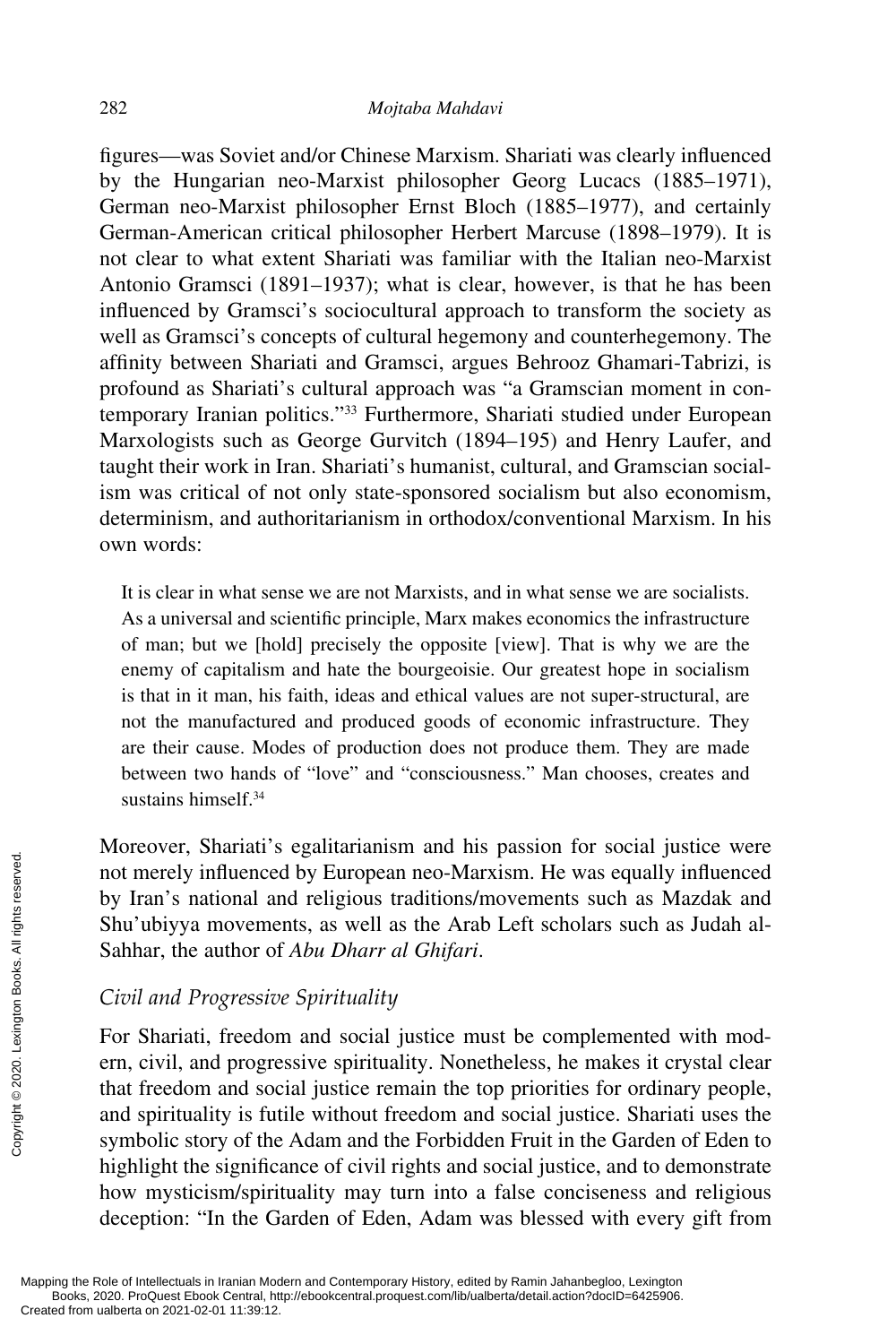God. Every fruit in this bountiful garden was permitted, with the exception of one fruit, [the fruit of the tree of knowledge of good and evil], which had been forbidden." Yet in today's world, continues Shariati, "the ordinary people are denied access to most every fruit. *The permitted fruits have become forbidden for us*." He then asks, "How are we to go after the forbidden fruit when our basic human rights (*hoquq-e a'dami'yat*) has not been recognized, when we have been denied the God given gifts of this garden, when we have not tasted even its permitted fruits?"35 Then he forcefully makes his point:

To preach about love to those who do not have bread is nothing but a nasty deception dressed as piety and asceticism. And to tell those with no drinking water the story of Alexander's search for the fountain of eternal life is nothing but a bad joke! *Intellectuals must remember that in our context, our mission*  is to help people find the permitted fruits, not to send them after the forbidden *one*. 36

Moreover, Shariati is well aware of the shortcomings of official and organized mysticism: the established/institutionalized religion and mysticism "became a shackle on the foot of the spiritual and material evolution of mankind." It "actually separates man from his own humanity. It makes him into an importunate beggar, a slave of unseen forces beyond his power; it deposes him and alienates him from his own will. It is this established religion that today we are familiar with."37 Nonetheless, a civil *'erfan*/spirituality, he argues, is a modern spiritual vision, ontology and epistemology, which is different from religious formalism and passive mysticism. His notion of civil and progressive spirituality remains in a critical dialogue with other religious traditions and modern ethical concepts. It is, in fact, a *postreligious spirituality*. 38

For Shariati, the trinity of freedom, social justice, and spirituality (*azadi, barabari, 'erfan*) is not a mechanical marriage of three distinct concepts. Rather, it is a dialectical approach toward self- and social emancipation; it puts together three inseparable dimensions of man and society. In sum, Shariati's trinity of *azadi*, *barabari*, and *'erfan*, the most relevant core of his thought, translates into a new polity of *spiritual social democracy*—an *ethical/humanist democratic socialism*. This ideal type clearly needs further conceptualization and clarification of the role of civil spirituality in the public sphere, translating abstract ideal types into a workable synthetic political model.39 For Shariati, the barabari, 'erfan)<br>  $\frac{1}{2}$  Extends it puts together the Shariati's trinity of this thought, trans ethical/humanist conceptualization<br>
lies the the conceptualization in the sphere, translamedel.<sup>39</sup><br>
It

It may be argued that in Shariati's synthetic trinity, *'erfan*/spirituality has a preeminent status in giving meaning to both equality (*barabari*) and freedom (*azadi*). Equality, in his view, is not simply a just system of production and distribution, but also an ethical philosophy that guides everyday actions and contains a moral/humanist dimension. Emphasis on equality is not simply a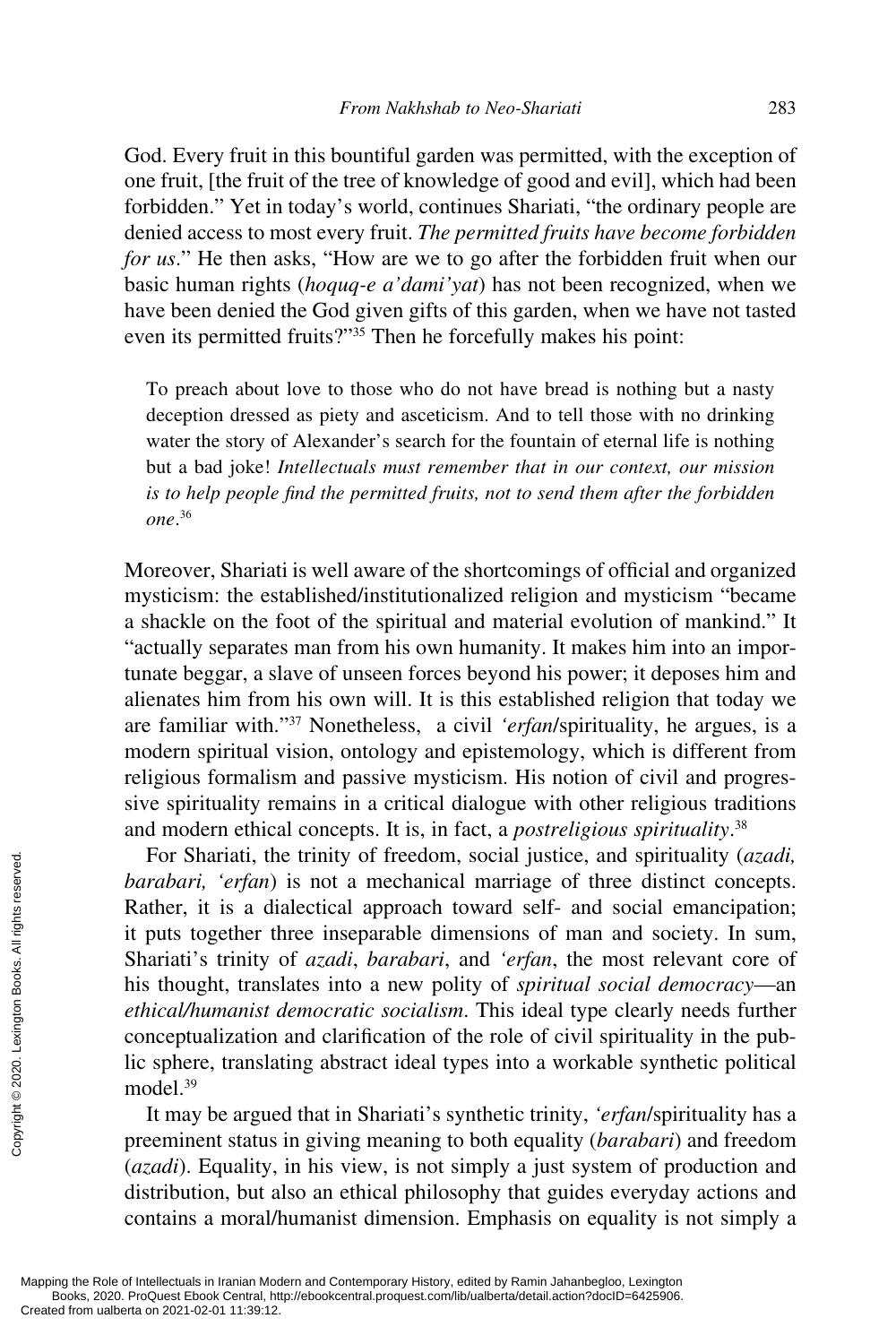class-based critique of capitalism. It also has important philosophical, ethical/moral implications, which can inform our commitment not only to fight socioeconomic exploitation but also our struggle for human dignity.

Similarly, spirituality can play a critical role in informing the nature of freedom and democracy. Here Shariati seems to be inspired by Mohammad Iqbal Lahori's (1877–1938) concept of "spiritual democracy."40 In other words, this is not a mechanical amalgamation of liberal democracy and spirituality, but rather a substantive model of democracy informed by a spiritual ontology. Therefore, religion cannot play an official, legal, and institutional role in the state, but as a spiritual ontology it may play a constructive role in advancing a moral and ethical politics. Any effort to establish an organized religion—a Shari'a-based Islam—as a state official ideology seems contrary to the counterhegemonic and emancipatory trinity of freedom, equality, and spirituality.

In sum, Shariati's three-dimensional alternative discourse of freedom, social justice, and spirituality was an attempt to overcome the dark side of modernity and to liberate/emancipate modern humanity from modernity's "iron cage."41 Equally significant, yet, was Shariati's radical critique of *resilient fence of tradition*. In his own words, two equally destructive and deceptive forces/discourses captivate us, and each produces a different form of false consciousness, cultural alienation, and deception: "*Estehm'ar*" and again "*Estehm'ar*"! The first refers to autocratic modernity, market fundamentalism, and alienation by the hegemonic/colonial modernity. The second refers to religious deception and dogma.<sup>42</sup> Shariati seems to invite us to exercise an act of "epistemic disobedience,"43 "delinking" from the establishment—"the gatekeepers" of "word of reason" and "word of God." His approach is an invitation to think through a solution from within.<sup>44</sup>

Iran after the 1979 revolution and under an Islamist clerical oligarchy is not the same as Iran in the 1960s and 1970s when Shariati lived. Besides, new discourses have emerged in the contemporary Muslim majority contexts and the world has gone under certain paradigm shifts. These structural and discursive changes require new thinking. Furthermore, there is much *unthought* in Ali Shariati's thought and the new generation of critical progressive Muslims in postrevolutionary Iran need to address and acknowledge these changes. Tran arter the 1979<br>
the same as Iran in 1<br>
discourses have eme<br>
the world has gone un<br>
sive changes require<br>
Ali Shariati's though<br>
in postrevolutionary<br>
in postrevolutionary<br> **NEO-SHAPPERE COPYRENT**<br>
PO<br>
A new generatio

## **NEO-SHARIATI DISCOURSE: A PROGRESSIVE POST-ISLAMIST MUSLIM LEFT?**

A new generation of the Muslim left, disenchanted with the dominant Islamist ideology/polity and unsatisfied with the neoliberal hegemonic discourse, is again looking to Shariati. Shariati's critical stance toward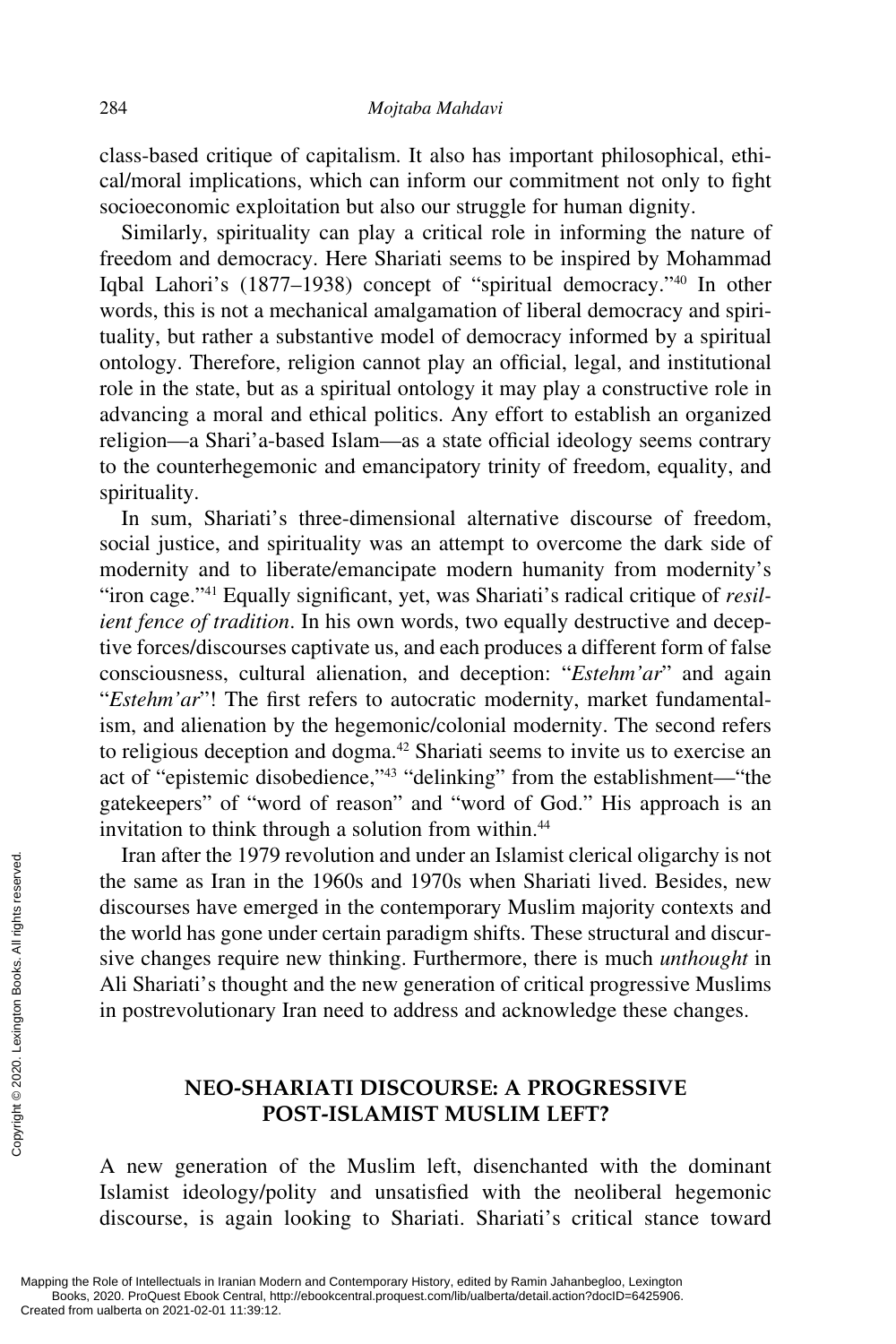tradition and modernity, clericalism and neoliberal capitalism, shallow reformism and militant/violent approach toward change, together with the admiration of *radical and revolutionary reform* both in religious thought and in sociopolitical structure, appeals to this generation.<sup>45</sup> Like the previous two generations of Iran's Muslim Left, the third generation is diverse and composed of different intellectuals and movements. Nonetheless, the neo-Shariati discourse is the most sophisticated representative of this emerging postrevolutionary discourse. The neo-Shariati discourse admires Nakhshab and Shariati's radical critique of the trinity of domination (*zar*, *zor*, *tazvir*) and praises the trinity of emancipation (*azadi*, *barabari*, *'erfan*). They admire Shariati's radical critique of old and new forms of deception and cultural alienation (*estehm'ar*)—religious fanaticism and neoliberal/colonial modernity, or *religious fundamentalism* and *market fundamentalism*—critical dialogue of tradition and modernity, and above all a Gramscian approach toward sociopolitical change by raising people's awareness, and sociocultural transformation.

The neo-Shariati discourse explicitly advocates a "civil society approach," or a "societal" path toward just development and democratic socialism. It opposes a "state-centered" path toward socialism, and regards individual freedom and liberty fundamental to human dignity. While it remains critical of neoliberalism and some elements of liberalism, its critique aims to deepen and broaden the scope of freedom for as many marginalized people as possible. It follows a "social" approach to democracy.<sup>46</sup>

The neo-Shariati discourse, nonetheless, seems to acknowledge that both Iran and the world have changed since the demise of Shariati and therefore, a new discourse is warranted. The rise of Islamism/Khomeinism into power, and a massive sociocultural transformation of the Iranian society have created a new condition, which requires new thinking. The neo-Shariati discourse needs to revisit the intellectual legacy of the Muslim left and gives serious thought to the unthought in this tradition. Hence, this discourse seems to explicitly advocate a secular/*urfi* polity and rejects the Islamist project of an Islamic state. The Islamic state, in theory, is an oxymoron; in practice, it is no less than a clerical oligarchy, a Leviathan, which protects the interests of the ruling class. The new Muslim Left is, therefore, "post-Islamist."47 It categorically rejects the idea of a divine/Islamic state and discards the Shari'a-based and/or the jurist/*Fuqaha*'s literalist reading of religion, but admires a civil and progressive role of reformed religious values in civil society. Example the condition,<br>
a new condition,<br>
needs to revisit the<br>
thought to the un<br>
explicitly advocat<br>
Islamic state. The<br>
less than a clerica<br>
ruling class. The r<br>
cally rejects the ic<br>
and/or the jurist/*l*<br>
and progres

The post-Islamist discourse symbolizes a critical negotiation between tradition and modernity, religion and reason, faith and freedom, sacred and secular, and particular and universal.<sup>48</sup> It is an attempt to make modernity while it critically reinvents and reforms tradition. "The notion of tradition," as Chantal Mouffe argues, "has to be distinguished from that of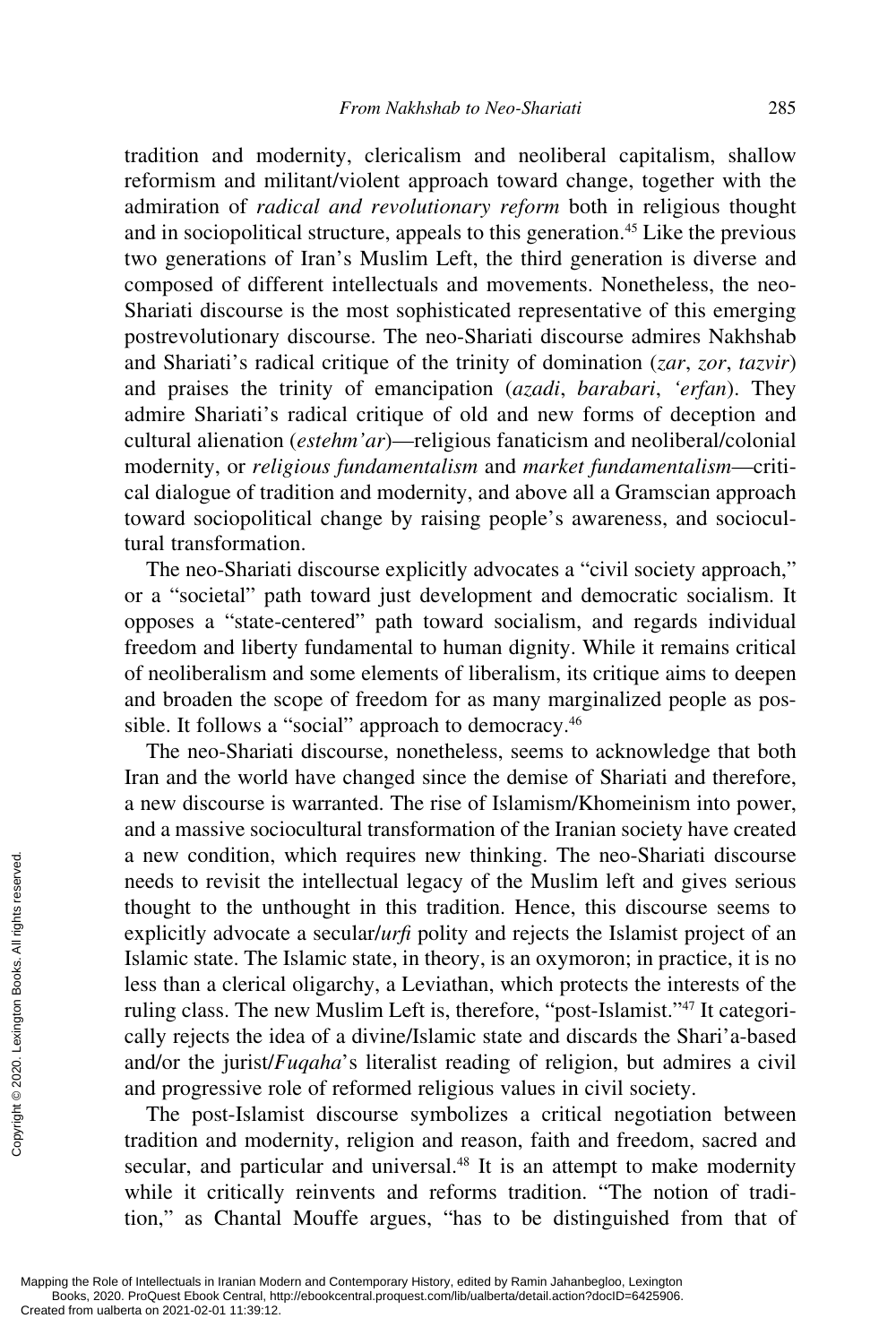traditionalism."49 A modern vision of tradition remains in a critical dialogue with "tradition" but rejects "traditionalism." It is through articulation and de-articulation, development and deconstruction of tradition that one actively participates in the making of modernity and democracy. The goal of a critical dialogue with culture and mining the tradition is not to reclaim "traditionalism" or to claim that all universal values derive from a local culture; the goal instead is to show that values such as democracy and human rights have deep native roots in the local intellectual soil. By uncovering the local roots of such ideas, democracy, human rights, and social justice will be seen as ideas that are at once deeply local and global; they are genuinely *glocal*. The challenge of post-Islamism is to make a clear distinction between an *alternative modernity* and an *alternative to modernity*. While the former is conducive to the development of a critical *glocal* third way, the latter, Ernesto Laclau argues, is no less than "self-defeating."50 In other words, "this is the route to selfapartheid." Nostalgic traditionalism is narcissistic retirement within oneself, which can only lead to a suicidal exile and self-marginalization.<sup>51</sup>

The post-Islamist Muslim Left in postrevolutionary Iran clearly acknowledges the limits of the idea of "guided/committed democracy" in Shariati's *Ummat va Emmamat*. It admires and acknowledges a post-Islamist polity, and the necessity of a secular state in Iran.

Moreover, it has shown its commitment to give some thought about unthought in this tradition, namely gender justice (women and LGBTQ) and environmental justice, as well as a radical critique of Islamism/Islamic state, clarifying differences between Islamism as a regressive discourse and a progressive post-Islamist discourse of liberation theology. There is also a debate about whether and to what extent the same methods of religious reform are applicable to the current post-Islamist conditions in Iran.

Furthermore, the neo-Shariati intellectuals have spoken about deepening the philosophical foundations of the Muslim Left. This includes theorizing the idea of radical consultative democratic socialism inspired by spiritual/ ethical ontology, and developing a humanist/spiritual epistemic alternative to both nativist Islamism and a market-driven discourse of neoliberalism and other forms of hegemonic modernity.52 Furtnermore, the 1<br>
the philosophical for<br>
the idea of radical controllers<br>
thical ontology, and<br>
to both nativist Islam<br>
other forms of hegen<br>
served.<br>
Served. Contemporaries," a<br>
contemporaries," a<br>
contemporary is, fir

#### **CONCLUSIONS**

"Contemporaries," argues Agamben, "are rare. And for this reason, to be contemporary is, first and foremost, a question of courage, because it means being able not only to firmly fix your gaze on the darkness of the epoch, but also to perceive in this darkness a light that, while directed toward us, infinitely distance itself from us."53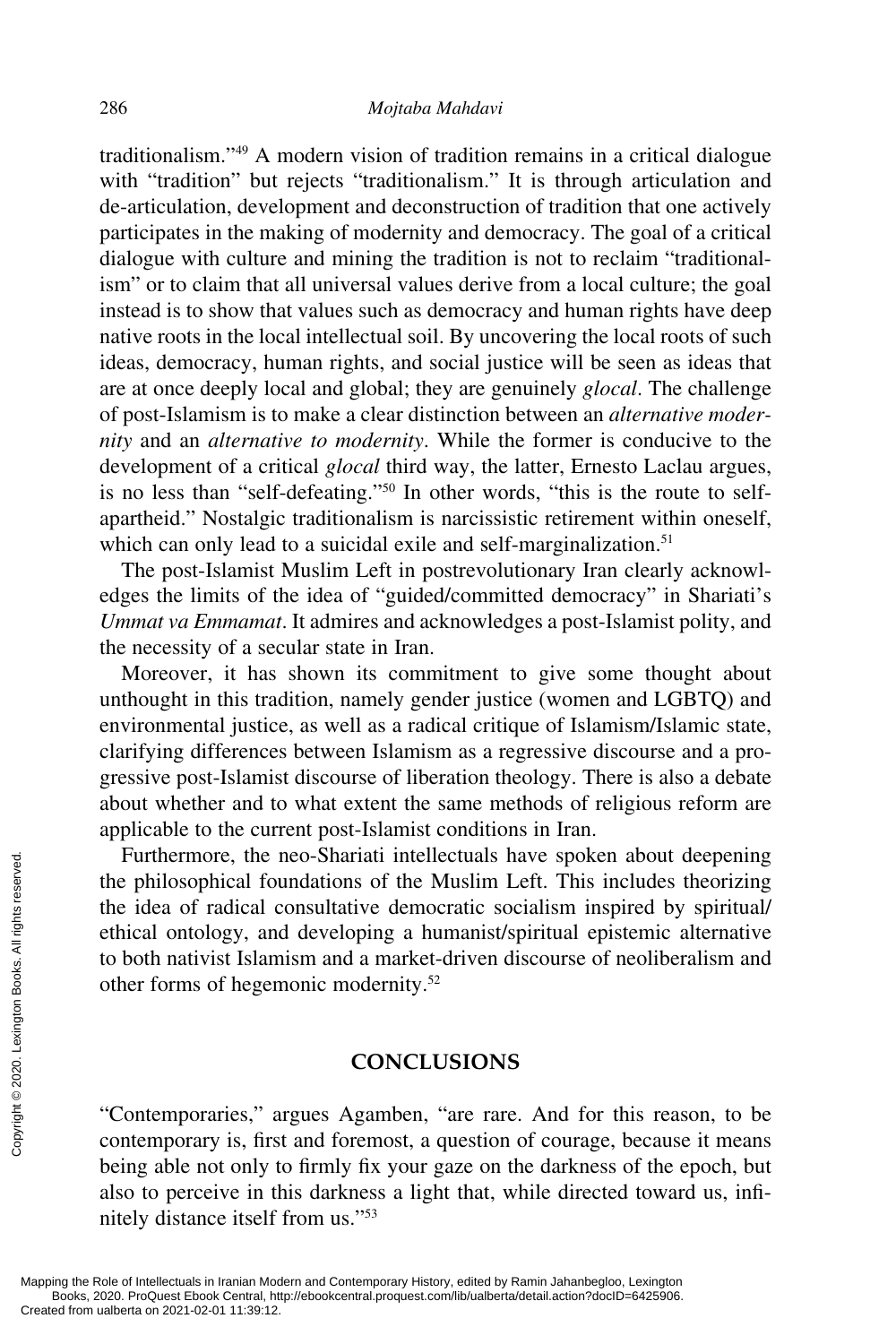The neo-Shariati discourse/movement seems to have taken up the mantle of critical "contemporary" Muslim intellectuals in the tradition of Nakhshab-Shariati. They are post-Islamist Muslim social democrats, critical of religious oligarchy and neoliberalism—religious and market fundamentalism. They belong to Iran's deep and diverse tradition of *indigenous humanist social democracy*, critiquing Soviet and autocratic Third World socialism. Their sociocultural approach to societal change would make them a good fit to a "Gramscian moment in contemporary Iranian politics." One could argue that the neo-Shariati's progressive post-Islamist stance and its quest for a homegrown *democratic socialism* would make it a potential "contemporary" alternative to the "exhausted epistemics" of nativist Islamism, hyperethnic nationalism, right-wing populism, militant secularism, autocratic and statecentered socialism, and neoliberal capitalism.

Nonetheless, to be contemporary, this discourse/movement needs "courage" of being "untimely"—the ability to know how to observe the "obscurity" and the "darkness" of our time, disallowing "to be blinded by the lights" of the epoch. More specifically, there remains much unthought and work ahead of this "contemporary" discourse/movement in order to remain an influential progressive trend/force in the twenty-first-century Iran, and possibly in the larger Muslim contexts.

The first task is to clearly and completely confront *Islamism*. We know that Shariati blamed the religious clerical establishment of *ulama* for its regressive and reactionary outlook, looking backward to a mythical glorious age. It is evident from Shariati's writings that he visualized an Islam without the clergy's monopoly of religious inspiration and interpretation. Iran's clerical authority and organized religion (*ruh'aniyyat*), Shariati argued, represented "Safavid Shiism": a passive, apolitical, and distorted version of revolutionary progressive "Alavid Shiism." Organized clerical Islam, he argued, has served as a sociocultural base of political despotism by withdrawing religion from its public responsibilities, depoliticizing it except for legitimizing the current social order, and transforming it into individual piety and asceticism.<sup>54</sup> An Islamic liberation theology and an Islamic renaissance/reformation, he thought, would be a solution to Iran's stagnation and social status quo.<sup>55</sup>

However, the rise of *revolutionary Islamism* in postrevolutionary Iran is probably one of the most significant *unthought* in Shariati's thought. The question is whether Shariati underestimated the socio-organizational power of the clergy and the rise of radical Islamism in postrevolutionary Iran. He seems never anticipated the return and reincarnation of the same regressive and conservative clerical Islam of Safavid Shiism but masked with a revolutionary Alavid Shiism, that is, revolutionary Islamism. Islamism was unthought in Shariati's thought. Hence, the postrevolutionary context requires new thinking about how to challenge Islamist hegemony and its progressive Alav<br>
as a sociocultural<br>
its public respons<br>
rent social order,<br>
An Islamic libera<br>
thought, would be<br>
However, the r<br>
probably one of i<br>
question is wheth<br>
of the clergy and<br>
seems never anties<br>
seems never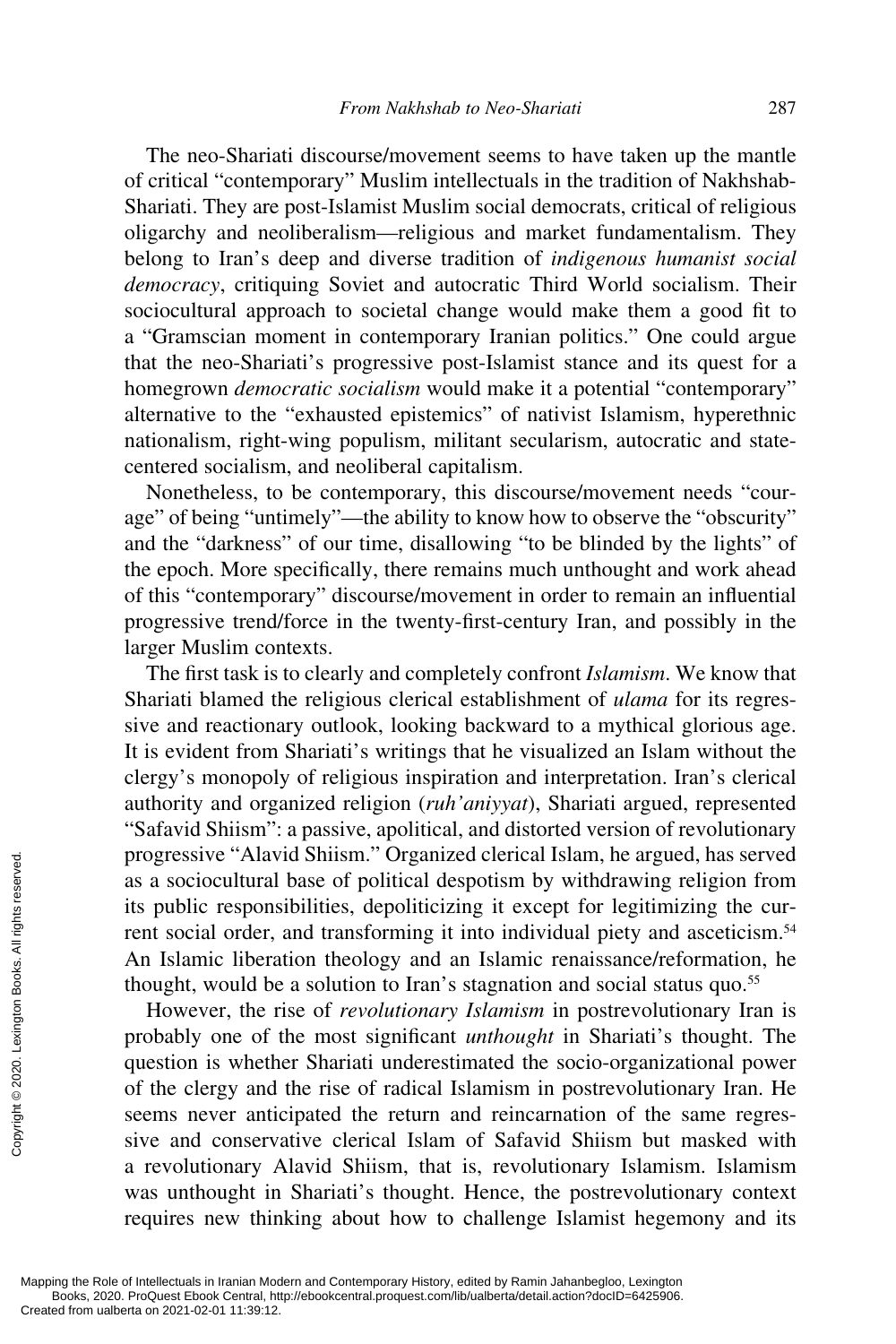complex mode of domination, or to use Michel Foucault's concept, an *Islamist* "governmentality."56 This new condition may also require rethinking about the nature and methods of an Islamic reformation.

The second task is theorizing an *indigenous democratic socialism* driven by a *spiritual ontology*. The neo-Shariati discourse explicitly rejects the concept of an Islamic state and advocates a secular/civil or *urfi* democracy. For Ehsan Shariati, state is a neutral secular entity and must remain neutral to all religions and ideologies. The state's legitimacy derives from public reason and the free collective will of the people. As such, a new reading of Ali Shariati's discourse would affirm political secularism, but remain critical of ontological secularism, and the positivist rationalism of secular modernity. Moreover, to use Mohammad Iqbal Lahouri's concept, this reading would advocate "spiritual democracy," not religious democracy.57 In the same way, Hassan Yusefi-Eshkevari argues that from a purely Islamic perspective, it may be argued that political power is an *urfi* and worldly question. He explicitly challenges two pillars of the Islamic state, namely, the "divine legitimacy of power" and "full implementation of Shari'a." Political power including "the Prophet's rule in Medina was the result of a social contract." Neither the power of the state nor the Shari'a is divine. An Islamic state is an Islamist human construction.58 Similarly, Reza Alijani advocates democratic secularism. He identifies two types of religiosity and two types of secularism. While the Shari'a-based religion and radical/fundamentalist secularism are not compatible, the human-based religion and democratic secularism are compatible.59 Democratic secularization separates the religious and political institutions, but highlights the normative value of religion in the individual, social, and political spheres. Nonetheless, the idea of an *indigenous democratic socialism driven by a spiritual ontology* still needs further clarification. More specifically, the abstract idea of a spiritual ontology and its impact on state and society needs to be contextualized, operationalized, and articulated.

The third task involves the role of *civil progressive spirituality* in the public sphere. Shariati's trinity of freedom (*azadi*), equality (*barabari*), and civil spirituality (*erfan*) is a novel contribution to the idea of an "alternative modernity," or "multiple modernities." It problematizes the conventional discourses, but offers little a clear alternative theory or a practical road map. What is the contribution of *erfan* in the public sphere, and how does this shape or inform the other two pillars, *azadi* and *barabari*? How does such a critical constructive erfan translate into a workable progressive sociopolitical project? More specifically, the question is whether and how the "trinity theory" translates into a workable synthetic political model of *spiritual social democracy*. 60 More spectrically, the state and society nee<br>  $\frac{1}{2}$  and society nee<br>  $\frac{1}{2}$  public sphere. Sharized in public sphere. Sharized in the served from using discourses, but offer:<br>
What is the contribute shape or inform

Last but certainly not the least task is to devote much thought to develop new and original ideas *about gender, environmental, racial, ethnic, and*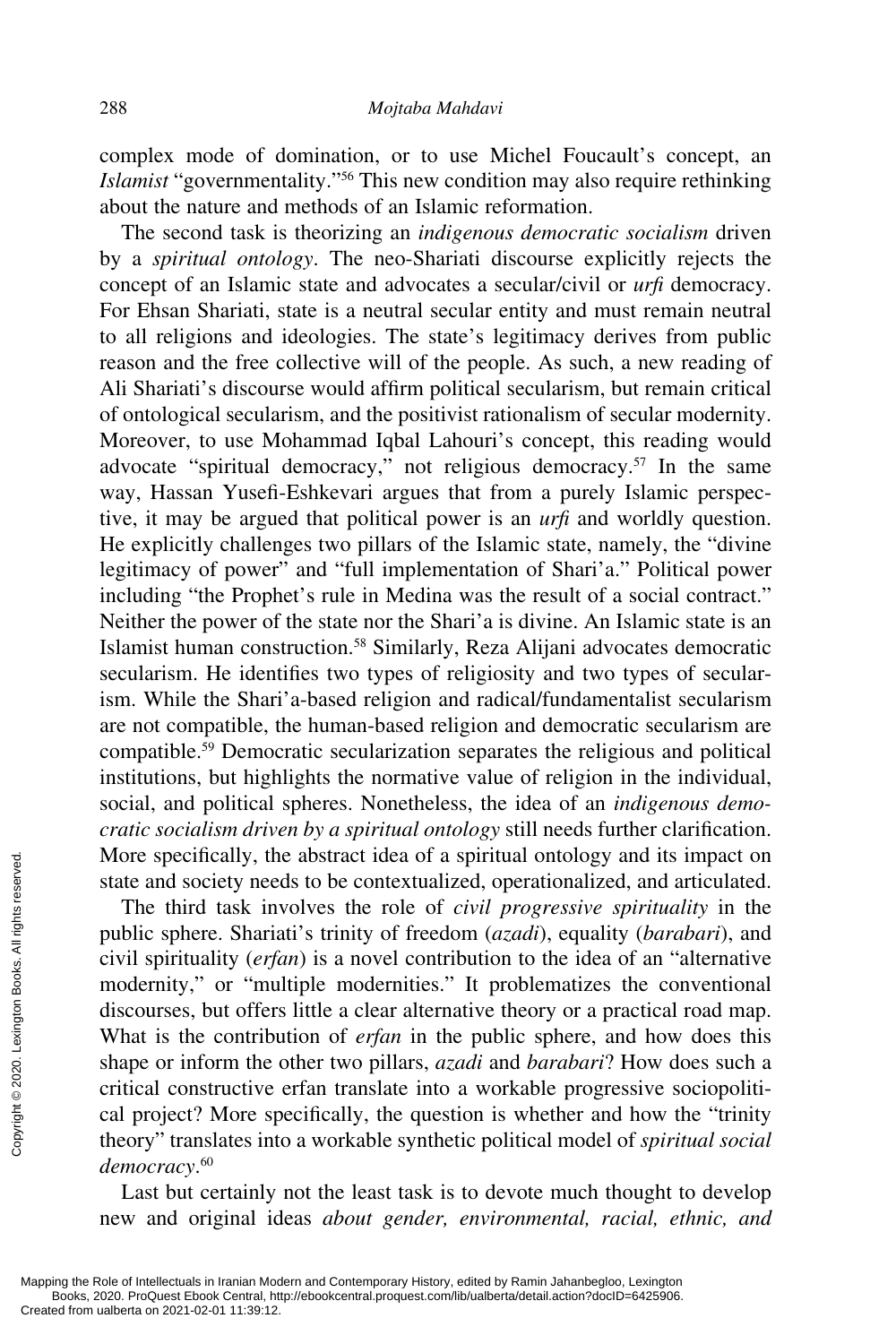*all other forms of justice* in the context of an indigenous and progressive discourse of a "contemporary" Muslims of the twenty-first-century Iran—a *glocal* discourse of *comprehensive* social justice informed by progressive ontology of civil spirituality. This is how neo-Shariati public intellectuals would become, in the Agambenean tradition, "truly contemporary," as they "neither perfectly coincide" with "their time nor adjust themselves to its demands." They maintain a "relationship with time that adhere to it through a disjunction and an anachronism."61

Feminist scholar Patricia Hill Collins has famously coined the concept of "Matrix of Domination" and oppression, referring to the intersectionality of gender, race, class, and other social factors in oppression and domination.<sup>62</sup> In other words, because there are multiple and interconnected sources of social injustice, critical and contemporary organic public intellectuals must acknowledge and challenge such a complex and multifaceted "matrix of oppression," by contributing to the development of a discourse and praxis of comprehensive social justice, or a *Matrix of Emancipation*. It remains to be seen to what extent the neo-Shariati discourse is capable of providing a comprehensive and yet practical progressive post-Islamist alternative to Iran's matrix of religious, gender, class, environmental, ethnic, and political injustice.

#### **ACKNOWLEDGMENT**

An earlier version of some sections of this chapter has been published in the following work:

Mahdavi, Mojtaba. "Iran: Multiple Sources of a Grassroots Social Democracy?" In *Iran's Struggles for Social Justice: Economics, Agency, Justice, Activism*, edited by Peyman Vahabzadeh, 271–288. New York: Palgrave Macmillan, 2017.

#### **NOTES**

1. Gorgio Agamben, *What is an Apparatus*? (Stanford, CA: Stanford University Press, 2009), 41–45, emphasis added.

- 4. Ibid., 50.
- 5. Hamid Dabashi, *Can Non-European Think?* (London: Zed Books, 2015).

6. Shireen T. Hunter, *Iran Divided: The Historical Roots of Iranian Debates on Identity, Culture, and Governance in the Twentieth-First Century* (Lanham, MD: Rowman & Littlefield, 2014), 72; Seyed Mohammad Ali Taghavi, *The Flourishing* 

<sup>2.</sup> Ibid., 41.

<sup>3.</sup> Ibid., 45.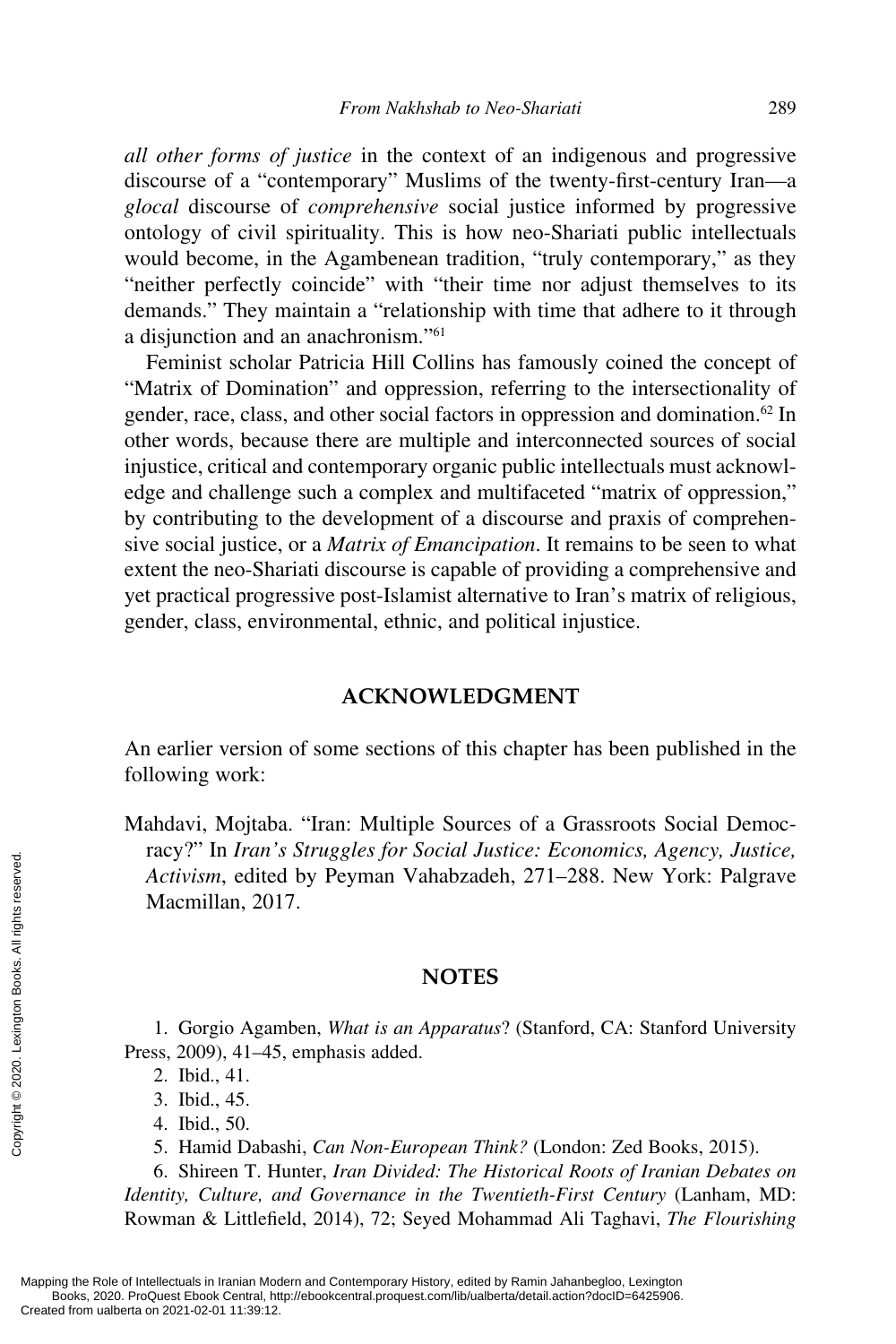*of Islamic Reformism in Iran: Political Islamic Groups in Iran 1941–1961* (London: Routledge Curzon, 2005), 13–15.

7. Hunter, *Iran Divided*, 72.

8. Mohammad Nakhshab, *Majmu'eh-ye asar-e Mohammad Nakhshab* [The Collected Works of Mohammad Nakhshab] (Tehran: Chapakhsh, 2002); Mahmoud Nekuruh, *Nehzat-e khodaparastan-e sosiyalist* [The Movement of Socialist Theists] (Tehran: Entesharat-e Chappakhsh, 1997).

9. Hunter, *Iran Divided*, 72; Taghavi, *The Flourishing of Islamic Reformism in Iran*, 27.

10. Hunter, *Iran Divided*, 72.

11. Ali Rahnama, *An Islamic Utopian: A Political Biography of Ali Shariati* (New York, NY: I.B. Tauris, 1998), 25.

12. Yadollah Shahibzadeh, *The Iranian Political Language: From the Late Nineteenth Century to the Present* (New York, NY: Palgrave McMillan, 2015).

13. Jalal ed-Din Ashtiyani quoted in Hunter, *Iran Divided*, 73; Taghavi, *The Flourishing of Islamic Reformism in Iran*, 32–33, original emphasis.

14. Hunter, *Iran Divided*, 73.

15. Mojtaba Mahdavi, "Iran: Multiple Sources of a Grassroots Social Democracy?" in *Iran's Struggles for Social Justice: Economics, Agency, Justice, Activism*, ed. Peyman Vahabzadeh (New York, NY: Palgrave Macmillan, 2017), 271–88, 276–78.

16. Mojtaba Mahdavi, "Post-Islamist Trends in Post-Revolutionary Iran," *Comparative Studies of South Asia, Africa, and the Middle East*, 31, no. 1 (2011): 94–109, 102.

17. Ali Shariati, *Collected Works*, Vol. 16 [in Persian] (Tehran: Ershad, 1981), 30, original emphasis*.*

18. Ali Shariati, *Collected Works*, Vol. 22 [in Persian] (Tehran: Chapakhsh, 1998) quoted in Mahdavi, "Post-Islamist Trends," 102–6, original emphasis.

19. Ernst Bloch, *The Principles of Hope*, 3 Vols., trans. N. Plaice, St. Plaice, and P. Knight (Boston, MA: MIT Press, 1954/1995); Michael Lowy, "Romanticism, Marxism and Religion in 'The Principles of Hope' of Ernst Bloch," trans. Rodrigo Gonsalves, *Crisis & Critique*, 2, no. 1 (2015): 350–55.

20. Ali Shariati, *Collected Works*, Vol. 4 [in Persian] (Tehran: Elham, 1998) quoted in Mahdavi, "Iran: Multiple Sources," 281.

21. Ali Shariati, *Collected Works*, Vol. 2 [in Persian] (Tehran: Ershad, 1982), Mahdavi, "Iran: Multiple Sources", 281; Mahdavi, "Post-Islamist Trends," 102–6.

22. Shariati, *Collected Works*, Vol. 2, p. 37.

23. Ibid., 85–90, Abbas Manoochehri, "Critical Religious Reason: Ali Shari'ati on Religion, Philosophy and Emancipation," *Polylog* (2003), Retrieved 12 April 2016, http://them.polylog.org/4/fma-en.htm; Mahdavi, "Post-Islamist Trends," 102–6; Mahdavi, "Iran: Multiple Sources", 282; emphasis added. Consalves, *Crisis* & *C*<br>
20. Ali Shariati, *Cc*<br>
quoted in Mahdavi, "Ir<br>
21. Ali Shariati, *Cc*<br>
Mahdavi, "Iran: Multipt<br>
22. Shariati, *Collect*<br>
23. Ibid., 85–90, Ab<br>
Religion, Philosophy a<br>
http://them.polylog.org<br>
M

24. Ali Shariati, *Collected Works*, Vol. 26 [in Persian] (Tehran: Amoun, 1993), 461–634.

25. Ali Rahnema and Farhad Nomani, *The Secular Miracle: Religion, Politics and Economic Policy in Iran* (London: Zed Books, 1990), 67.

26. Ibid.

Mapping the Role of Intellectuals in Iranian Modern and Contemporary History, edited by Ramin Jahanbegloo, Lexington Books, 2020. ProQuest Ebook Central, http://ebookcentral.proquest.com/lib/ualberta/detail.action?docID=6425906.<br>Created from ualberta on 2021-02-01 11:39:12.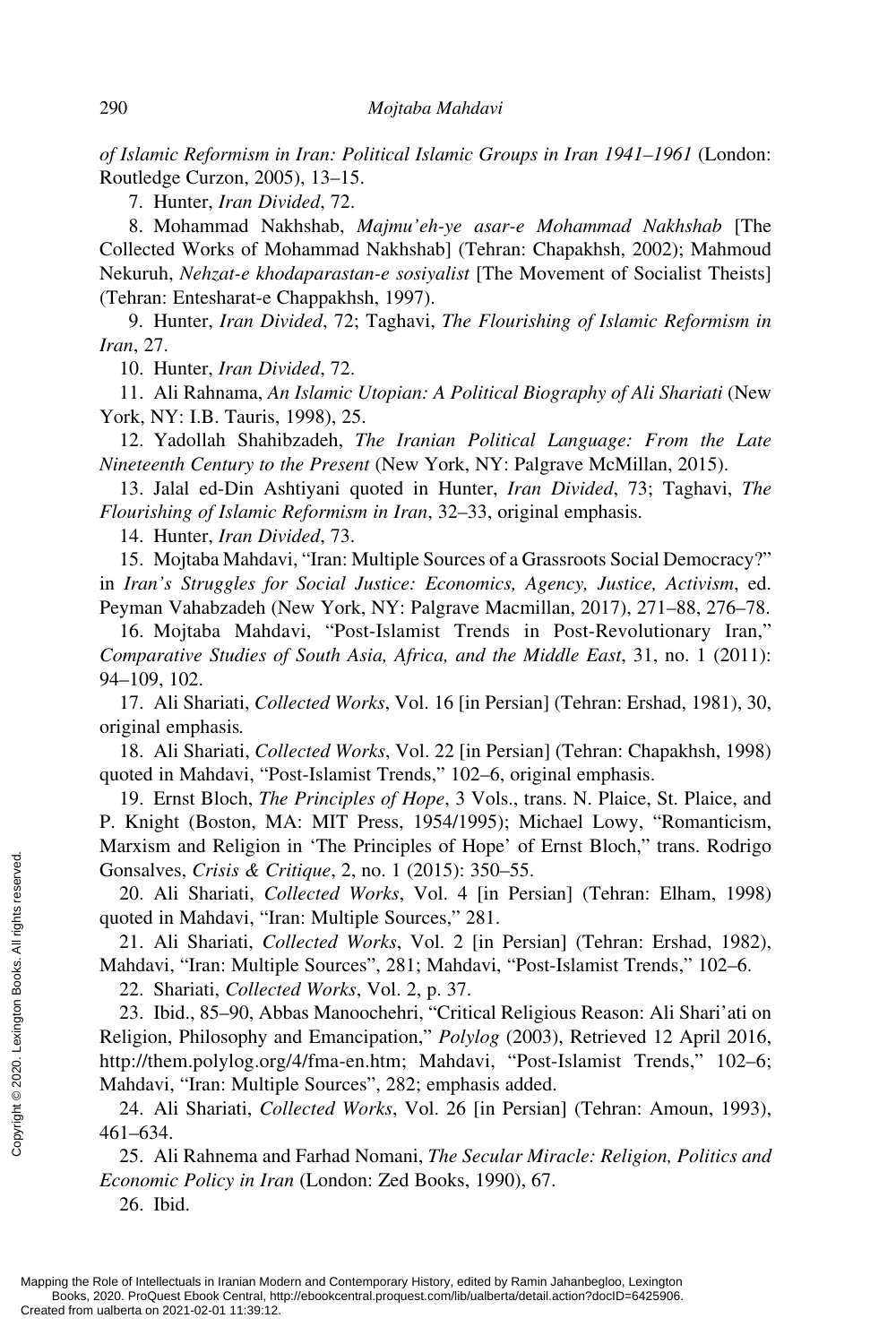27. Shariati, *Collected Works*, Vol. 4, pp. 94, 4257–58, 342.

28. Ali Shariati, *Collected Works*, Vol. 20 [in Persian] (Tehran: Ghalam, 1995), 49–108.

29. Shariati, *Collected Works*, Vol. 22, p. 153, emphasis added.

30. Shariati, *Collected Works*, Vol. 22.

31. Ibid.

32. Shariati, *Collected Works*, Vol. 2, p. 107.

33. Behrooz Ghamari-Tabrizi, "Contentious Public Religion: Two Conceptions of Islam in Revolutionary Iran: Ali Shari`ati and Abdolkarim Soroush," *International Sociology*, 19, no. 4 (December 2004): 512.

34. Ali Shariati quoted in Hamid Dabashi, *Theology of Discontent: The Ideological Foundation of the Islamic Revolution* (New York, NY: New York University Press, 1992), 143.

35. Ali Shariati, *Collected Works*, Vol. 33 [in Persian] (Tehran: Agaah, 1995), 1266, emphasis added.

36. Ibid.

37. Shariati, *Collected Works*, Vol. 2, pp. 52, 60, emphasis added.

38. Mahdavi, "Post-Islamist Trends," 102–6.

39. Mahdavi, "Iran: Multiple Sources", 282–83; Mahdavi, "Post-Islamist Trends," 102–6.

40. Mohammad Iqbal, *The Reconstruction of Religious Thought in Islam* (Stanford, CA: Stanford University Press, 1989/2012).

41. Max Weber, *The Protestant Ethics and the Spirit of Capitalism* (London: Routledge, 2001), 124; Dabashi, *Can Non-European Think?*, 20.

42. Shariati, *Collected Works*, Vol. 4.

43. Walter Mignolo, "Foreword: Yes, We Can," in Hamid Dabashi, *Can Non-European Think?* (London: Zed Books, 2015), viii–xlii.

44. Mahdavi, "Iran: Multiple Sources," 284.

45. They include intellectuals, scholars, and activists such as Ehsan, Susan, and Sara Shariati, Hashem Aghajari, Hossein Mesbahian, Reza Alijani, Hassan Yusefi-Eshkevari, Taghi Rahmani, Alireza Rajai, Mohammad Javad Kashi, Abbas Manoochehri, Ali Ghasemi, and Arman Zakeri, among many others. One could caustically add to the list sociologist Yusef Abazari, political scientist Ahmad Zeidabadi, and other scholars and activists sympathetic to a new reading of Shariati, which challenges clerical oligarchy, shallow reformism, violent/militant path toward social change, and neoliberal capitalist path of development. Sociologist Yusef Abazari and historian Hashim Aghajari have called this a *Re-Turn to Shariati*! Such return, however, addresses and acknowledges differences between NOW-and-HERE and the Shariati's era. Hence, there has been an intellectual critique of Shariati's legacy, giving some serious thought to Shariati's *unthought*. In 2017 and 2018, the neo-Shariati intellectuals organized two symposiums in Iran to examine Shariati's legacy in the postrevolutionary context and to conceptualize the discourse of neo-Shariati. More information is available here: *Now, Us and Shariati*, 22–23 November 2017, [http://](http://drshariati) [drshariati.or](http://drshariati)g/?p=14967; *Neo-Shariati and the project of Invention of the Self*, 12 December 2018, http://drshariati.org/?p=20837#more-20837. Vusefi-Eshkevari, 1<br>
Manoochehri, Ali G<br>
tically add to the lis<br>
and other scholars<br>
challenges clerical of<br>
change, and neolib<br>
and historian Hashi<br>
however, addresses<br>
Shariati's era. Henc<br>
ing some serious the<br>
intelle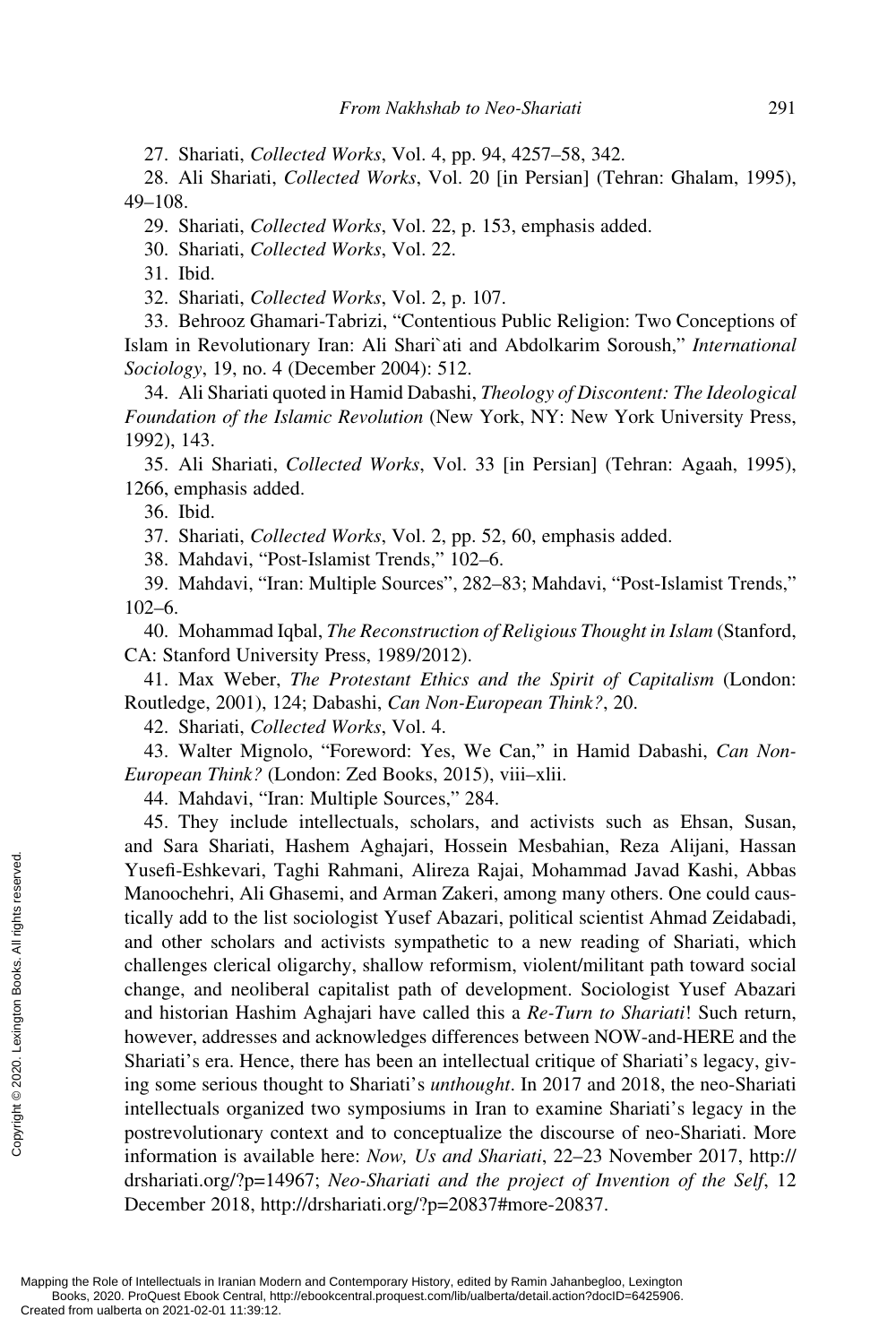46. Ehsan Shariati, "Justice under Freedom," Interview with *Ta'adol Daily*, 19 June 2014.

47. Mahdavi, "Post-Islamist Trends."

48. Asef Bayat, *Post-Islamism: The Changing Faces of Political Islam* (Oxford: Oxford University Press, 2013); Mahdavi, "Post-Islamist Trends."

49. Chantal Mouffe, *On the Political*: *Thinking in Action* (London and New York, NY: Routledge, 2005), 16.

50. Ernesto Laclau, *Emancipation(s)* (London and New York, NY: Verso, 1996), 26, 32.

51. Mahdavi, "Post-Islamist Trends," 106–7.

52. Mahdavi, "Post-Islamist Trends."

53. Agamben, *What is an Apparatus*?, 46.

54. Ali Shariati, *Collected Works*, Vol. 9 [in Persian] (Tehran: Chapakhsh, 1998).

55. Shariati, *Collected Works*, Vol. 20.

56. Michel Foucault, *The Foucault Effect: Studies in Governmentality*, eds. Graham Burchell, Colin Gordon, and Peter Miller (Chicago, IL: The University of Chicago Press, 1991).

57. Ehsan Shariati, "Interview with Sharhrvand," *Shahrvand*, 12, no. 714  $(2002): 3-5.$ 

58. Hassan Yusefi-Eshkevari (2011).

59. Reza Alijani, "Pre-secular Iranians in a Post-secular Age: The Death of God, the Resurgent of God," *Comparative Studies of South Asia, Africa and the Middle East*, 31, no. 1 (2011): 27–33.

60. Mahdavi, "Post-Islamist Trends."

61. Agamben, *What is an Apparatus*?, 41–45.

62. Patricia Hill Collins, *Black Feminist Thought: Knowledge, Consciousness, and the Politics of Empowerment* (New York, NY: Routledge, 2002).

#### **BIBLIOGRAPHY**

Agamben, Gorgio. *What is an Apparatus?* Stanford, CA: Stanford University Press, 2009.

Alijani, Reza. "Pre-secular Iranians in a Post-secular Age: The Death of God, the Resurgent of God." *Comparative Studies of South Asia, Africa and the Middle East*, 31, no. 1 (2011): 27–33. Examples and Control Created from ualberta on 2021-02-01 11:39:12.<br>
Mapping the Role of Intellectuals in Iranian Moorense Results respectively.<br>
Mapping the Role of Intellectuals in Iranian Moorense Results respectively.<br>

Bayat, Asef. *Post-Islamism: The Changing Faces of Political Islam*. Oxford: Oxford University Press, 2013.

Bloch, Ernst. *The Principles of Hope*, 3 Vols. Translated by N. Plaice, St. Plaice, and P. Knight. Boston, MA: MIT Press, 1954/1995.

Dabashi, Hamid. *Can Non-European Think?* London: Zed Books, 2015.

Dabashi, Hamid. *Theology of Discontent: The Ideological Foundation of the Islamic Revolution.* New York, NY: New York University Press, 1992.

Mapping the Role of Intellectuals in Iranian Modern and Contemporary History, edited by Ramin Jahanbegloo, Lexington Books, 2020. ProQuest Ebook Central, http://ebookcentral.proquest.com/lib/ualberta/detail.action?docID=6425906.<br>Created from ualberta on 2021-02-01 11:39:12.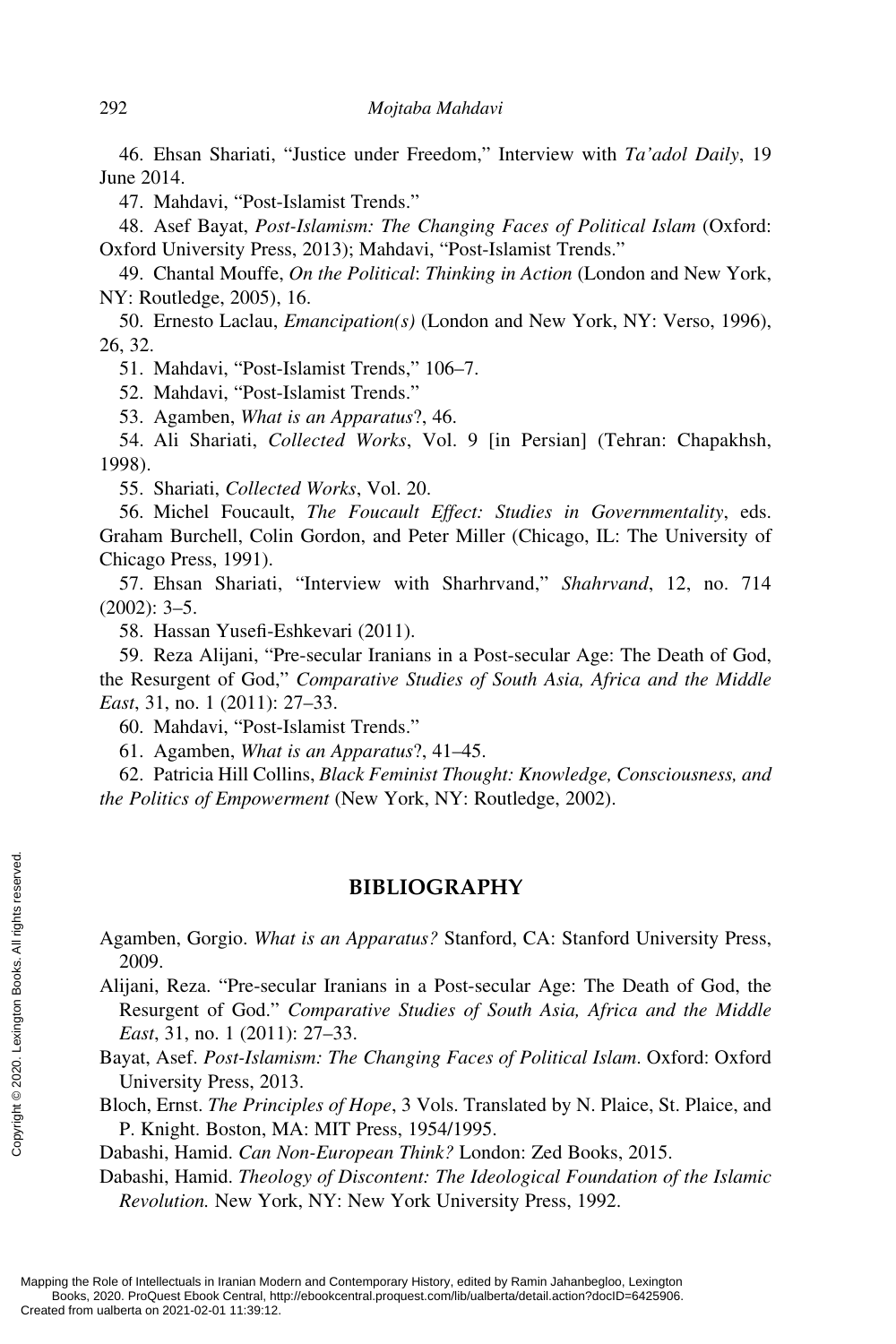- Foucault, Michel. *The Foucault Effect: Studies in Governmentality*. Edited by Graham Burchell, Colin Gordon, and Peter Miller. Chicago, IL: The University of Chicago Press, 1991.
- Ghamari-Tabrizi, Behrooz. "Contentious Public Religion: Two Conceptions of Islam in Revolutionary Iran: Ali Shari`ati and Abdolkarim Soroush." *International Sociology*, 19, no. 4 (December 2004): 504–523.
- Hill Collins, Patricia. *Black Feminist Thought: Knowledge, Consciousness, and the Politics of Empowerment*. New York, NY: Routledge, 2002.
- Hunter, Shireen T. *Iran Divided: The Historical Roots of Iranian Debates on Identity, Culture, and Governance in the Twentieth-First Century*. Lanham, MD: Rowman & Littlefield, 2014.
- Iqbal, Mohammad. *The Reconstruction of Religious Thought in Islam.* Stanford, CA: Stanford University Press, 1989/2012.
- Laclau, Ernesto*. Emancipation(s)*. London and New York, NY: Verso, 1996.
- Laclau, Ernesto, and Chantal Mouffe. *Hegemony and Socialist Strategy: Toward a Radical Democratic Politics*. London: Verso, 1985.
- Lowy, Michael. "Romanticism, Marxism and Religion in 'The Principles of Hope' of Ernst Bloch." Translated by Rodrigo Gonsalves. *Crisis & Critique*, 2, no. 1 (2015): 350–355.
- Mahdavi, Mojtaba. "Iran: Multiple Sources of a Grassroots Social Democracy?" In *Iran's Struggles for Social Justice: Economics, Agency, Justice, Activism*. Edited by Peyman Vahabzadeh, 271–288. New York, NY: Palgrave Macmillan, 2017.
- Mahdavi, Mojtaba. "Post-Islamist Trends in Post-Revolutionary Iran." *Comparative Studies of South Asia, Africa, and the Middle East*, 31, no. 1 (2011): 94–109.
- Manoochehri, Abbas. "Critical Religious Reason: Ali Shari'ati on Religion, Philosophy and Emancipation." *Polylog* (2003). Retrieved 12 April 2016. [http://](http://them) [them.po](http://them)lylog.org/4/fma-en.htm.
- Mignolo, Walter. "Foreword: Yes, We Can." In Hamid Dabashi, *Can Non-European Think?*, viii–xlii. London: Zed Books, 2015.
- Mouffe, Chantal*. On the Political*: *Thinking in Action*. London and New York, NY: Routledge, 2005.
- Nakhshab, Mohammad. *Majmu'eh-ye asar-e Mohammad Nakhshab* (The Collected Works of Mohammad Nakhshab). Tehran: Chapakhsh, 2002.
- Nekuruh, Mahmoud. *Nehzat-e khodaparastan-e sosiyalist* (The Movement of Socialist Theists). Tehran: Entesharat-e Chappakhsh, 1997.
- *Neo-Shariati and the Project of Invention of the Self*, 12 December 2018. [http://](http://drshariati) [drshariati.or](http://drshariati)g/?p=20837#more-20837. Accessed 12 May 2019.
- *Now, Us and Shariati*, 22–23 November 2017. [http://drshariati.or](http://drshariati)g/?p=14967. Accessed 27 May 2019.
- Rahnama, Ali. *An Islamic Utopian: A Political Biography of Ali Shariati*. New York, NY: I.B. Tauris, 2002.
- Rahnema, Ali and Farhad Nomani. *The Secular Miracle: Religion, Politics and Economic Policy in Iran*. London: Zed Books, 1990.
- Shahibzadeh, Yadollah. *The Iranian Political Language: From the Late Nineteenth Century to the Present.* New York, NY: Palgrave McMillan, 2015.